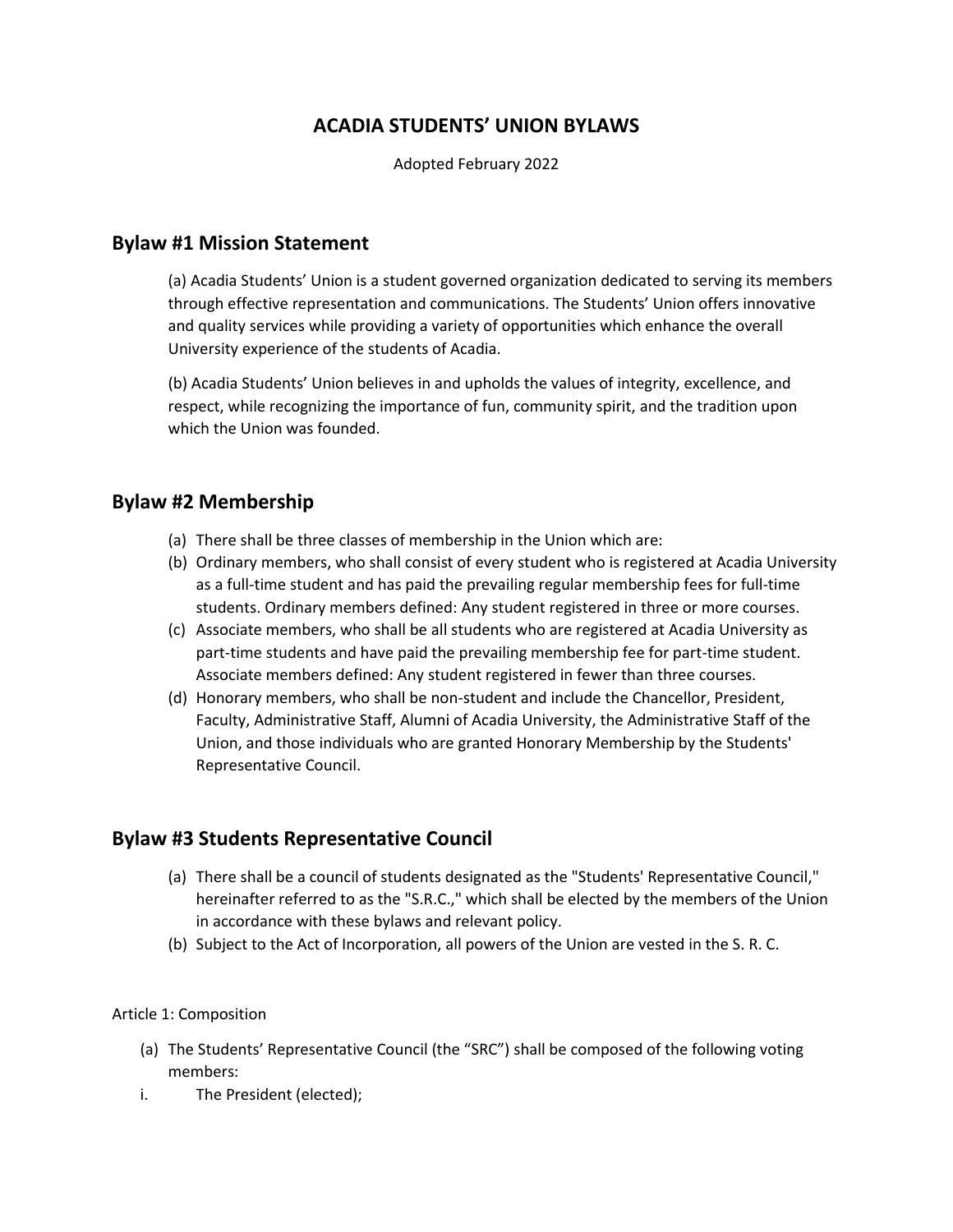- ii. Vice President Academic & External (elected);
- iii. Vice President Events & Promotions (elected);
- iv. Vice President Finance & Operations (elected);
- v. Vice President Student Life (elected);
- vi. One representative from each of the following faculties:
	- a. Arts (elected);
	- b. Professional Studies (elected);
	- c. Pure & Applied Science (elected);
	- d. Theology (elected);
	- e. Graduate Studies (elected).
- vii. Two Councillors 'At Large' (elected);
- viii. One First Year Representative (elected);
- ix. Community Relations Representative (elected);
- x. Diversity & Inclusion Representative (appointed); and
- xi. Sustainability Representative (elected).
- (b) The SRC shall also include the following non-voting members:
- i. One member of the Acadia University Administration (appointed);
- ii. One member of the Acadia University Board of Governors (appointed);
- iii. One member of the Acadia University Faculty (appointed).
- (c) All members of the SRC shall attend all regular and special meetings of the SRC.
- (d) Members of the SRC shall attend all meetings of standing or special committees of the SRC of which they are members, unless they are excused on reasonable grounds by the Chair of such committee.

Article 2: Purpose, Powers, Duties & Functions

- (a) Subject to the Bylaws, all powers of the ASU are vested in the SRC.
- (b) The SRC shall carry out its powers, duties, and functions only by:
	- i. resolution;
	- ii. procedure, when permitted to do so by the ASU Bylaws and policies;
	- iii. Bylaw when required to do so by the ASU Bylaws; or
	- iv. referendum or plebiscite when required to do so by ASU Bylaws.
- (c) The SRC is responsible for:
	- i. ensuring the powers, duties, and functions of the SRC are appropriately carried out according to the ASU Bylaws and policies;
	- ii. ensuring that policies and programs of the ASU are appropriately developed and evaluated;
	- iii. considering the welfare and interests of the ASU as a whole;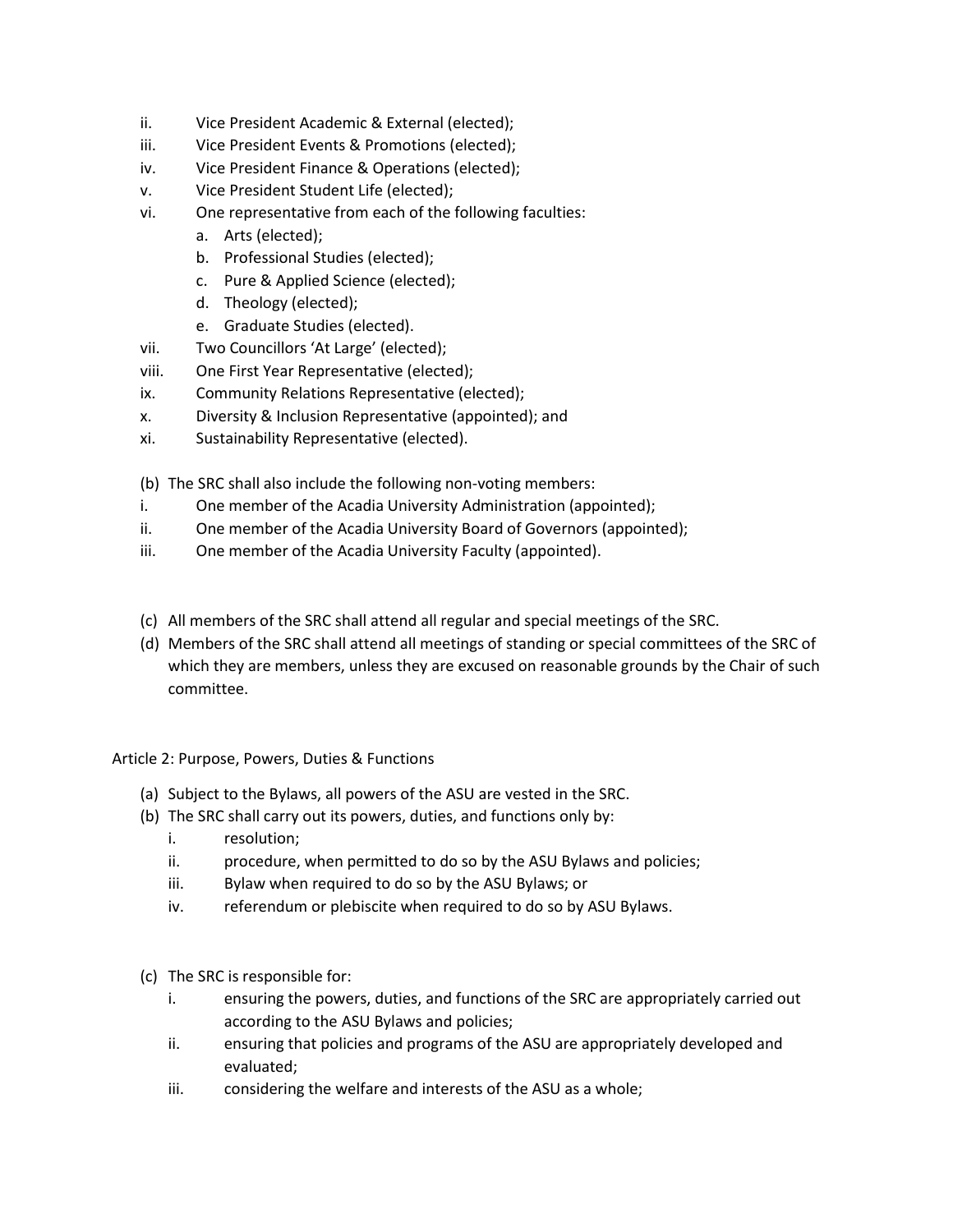- iv. ensuring the timely creation and reporting to the SRC of the Executive Goals;
- v. overseeing the progress and implementation of the Executive Goals; and
- vi. all other responsibilities of the ASU not explicitly granted to another person or body by the ASU Bylaws.

## Article 3: Oath of Office

- (a) SRC members shall both take and sign the Oath of Office before taking office and commencing their duties.
- (b) The Oath of Office for all elected and appointed officials shall be:

"I, [official's name], affirm that I will honour my office by acting in the best interests of the Acadia Students' Union.

I will act with integrity in all my roles and responsibilities.

I will respect the values of the Bylaws of the ASU.

I will strive to free myself from personal bias and make informed decisions. I will work together with my fellow officials for the benefit of all students.

I will serve to the best of my ability and hold myself accountable for the standard of my service."

### Article 4: SRC Members Roles & Responsibilities

- (a) The President shall:
	- i. Be the Chief Executive Officer of the Union, and be responsible to Council for efficient and proper administration of the Union;
	- ii. Ensure the enforcement and observation of the Act of Incorporation, Bylaws, and Policies;
	- iii. Be the official spokesperson of the Union;
	- iv. Represent the interests of the Union at meetings of those external lobby organizations of which the Union is a member;
	- v. Be a signing officer of the Union;
	- vi. Be responsible for representing the Acadia student body to the Acadia Board of Governors and related committees;
	- vii. Sit ex-officio on the Senate;
	- viii. Sit ex-officio on all Union Committees and subcommittees;
	- ix. Represent the Union on any University Committees which require their presence;
	- x. Act as a liaison between the ASU Executive and the President and Vice- Chancellor of Acadia University;
	- xi. Sit on the Wolfville Town and Gown Committee and delegate other Town responsibilities to the Executive Board during the summer, and to the Community Relations Representative during the fall and winter semesters, as appropriate;
	- xii. Act as chair of the Executive Board;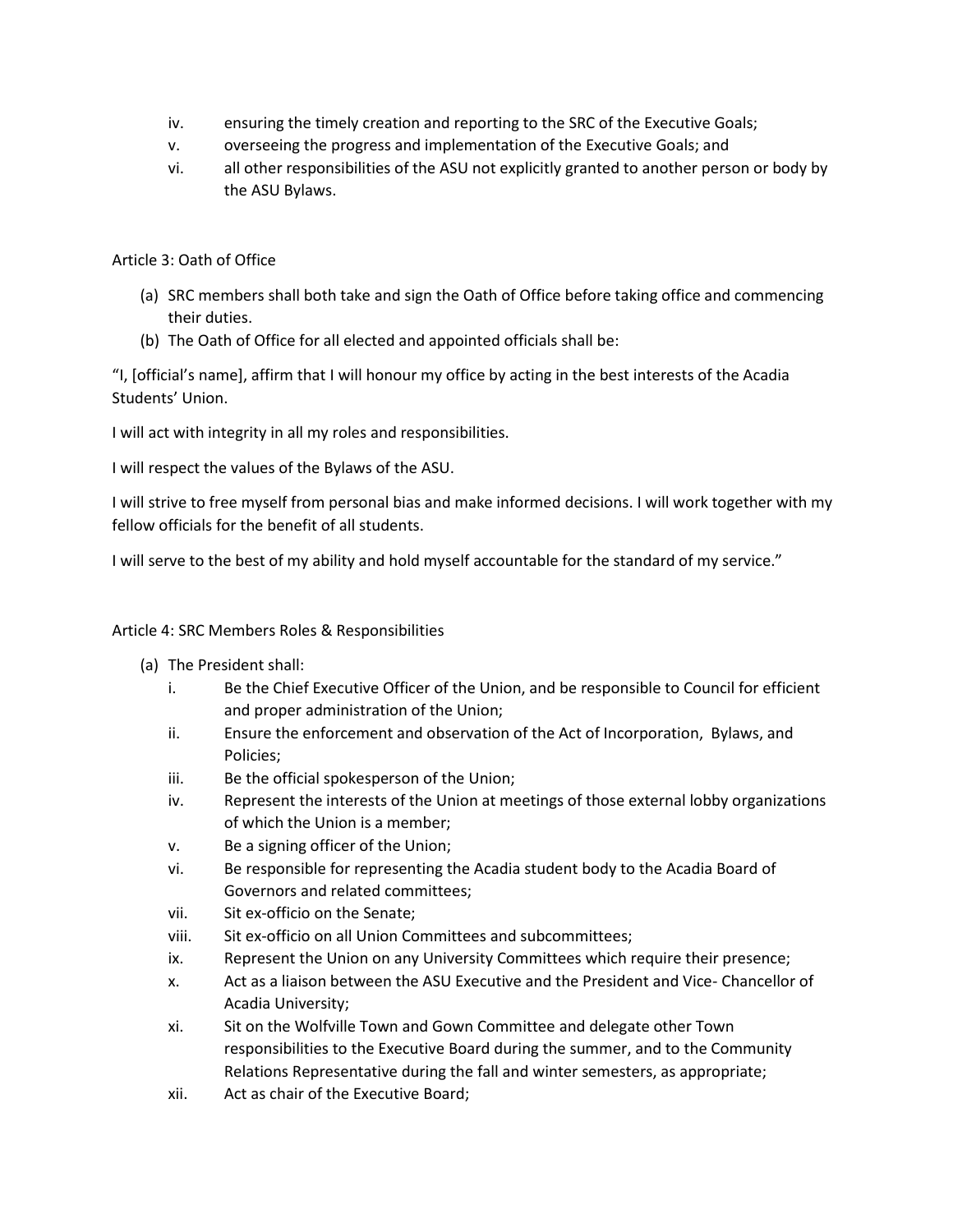- xiii. Act as the alternate communications representative of the ASU in conjunction with the Vice President Events & Promotions;
- xiv. Be responsible for other duties as outlined in Executive Policy and may be determined by the Council.
- (b) The Vice President Student Life shall:
	- i. Coordinate Clubs and assist with the following:
	- ii. Prepare, review, and ratify their respective constitutions, as necessary;
	- iii. Train Club Presidents, as necessary; and
	- iv. Ensure adherence to the Bylaws and Policies, and discipline noncompliance as required.
	- v. Coordinate House Councils and assist with the following:
		- a. Train the House Council Presidents;
		- b. Chair the House Council Presidents Committee; and
		- c. Assist with and approve all House Council programming.
	- vi. Ensure adherence to the Bylaws and Policies, and discipline noncompliance as required.
	- vii. Coordinate a session regarding legal liability for House Council Presidents and Club Presidents;
	- viii. Act as the chief liaison with Residence Life;
	- ix. Act as chair of the Student Life Committee;
	- x. Be responsible for other duties as outlined in Executive Policy and may be determined by Council.
- (c) The Vice President Events & Promotions shall:
	- i. Be the communications representative of the Union and is primarily responsible for coordinating the effective advertising and promotion for all Union events and programs;
	- ii. Coordinate and update social media for the Union;
	- iii. Organize and coordinate Union involvement in the following events and activities on campus:
		- a. Welcome Week;
		- b. Frost Week;
		- c. Student Leadership Awards and ASU Teaching Recognition Awards; and
		- d. Other Union events or activities as determined by the Executive or by Council.
	- iv. Coordinate the involvement of other Executive members in the events and activities listed in Section (c), as relevant;
	- v. Act as a liaison between the Union and volunteer groups and community organizations, as well as between the students and these organizations, and:
	- vi. Provide Acadia University students information regarding volunteer opportunities and to promote student volunteerism;
	- vii. Nominate annually one student to receive the Volunteer of the Year student leadership award; and
	- viii. Maintain records of those organizations seeking student volunteers.
	- ix. Act as chair of the Events & Promotions Committee;
	- x. Coordinate Axes in Action fundraising initiatives including: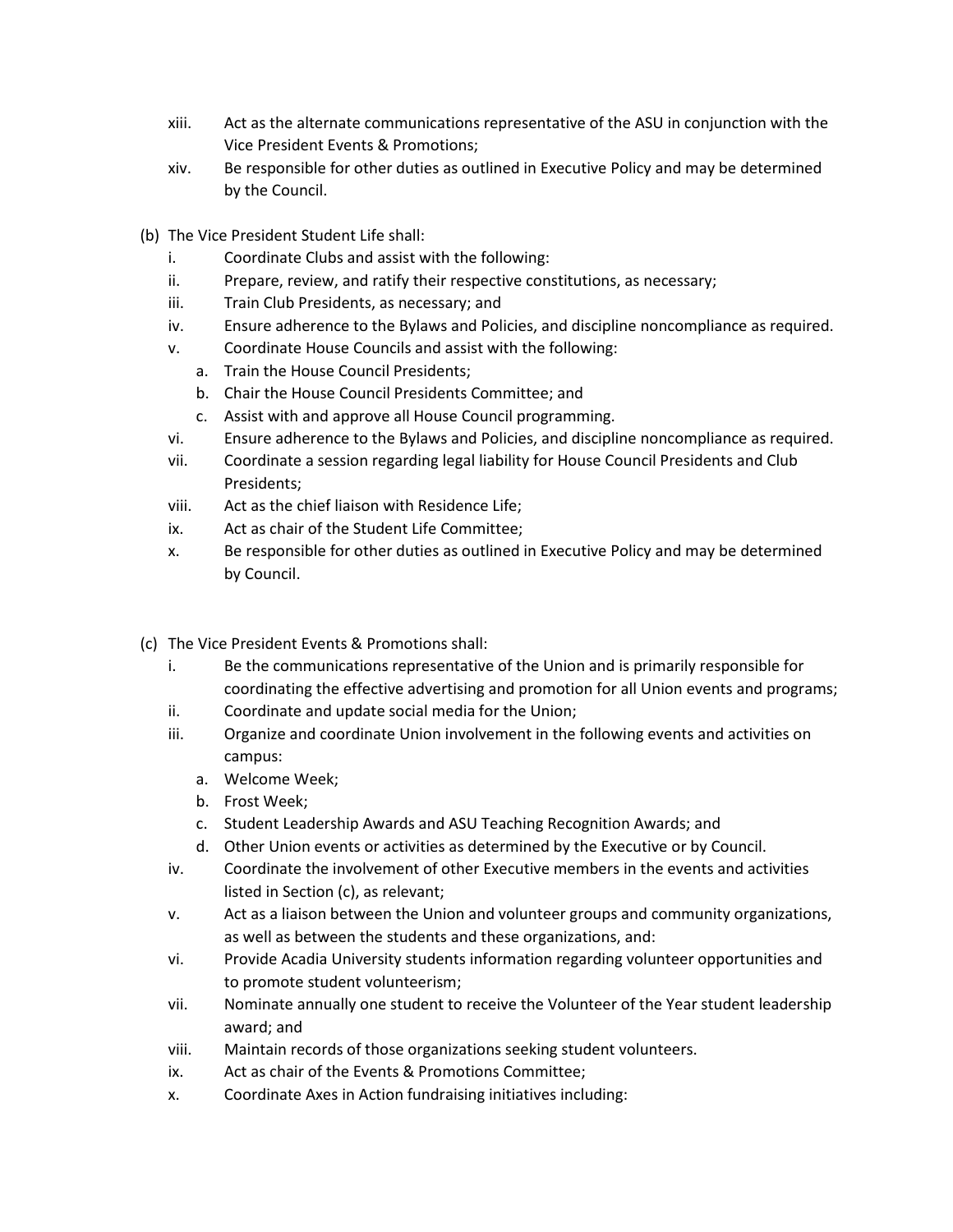- a. Overseeing the selection of an Axes in Action volunteer committee; and
- b. Remission of funds raised in consort with the Vice President Finance & Operations;
- xi. Represent the Union as a delegate to any external programming organizations.
- xii. Be responsible for other duties as outlined in Executive Policy and may be determined by Council.
- (d) The Vice President Academic & External shall:
	- i. Be responsible to the President and Council on academic matters of the University;
	- ii. Act as a liaison between the Union and the offices of the University Vice President Academic, the Registrar, Admissions, Student Accounts, Financial Aid, Career Services, the Learning Commons, and the Student Resource Centre;
	- iii. Act as an advocate for students with academic appeals or complaints;
	- iv. Represent the Union as a delegate to any external lobbying organizations of which the Union is a member;
	- v. Be the external lobbying communications officer of the Union and present a strategy for communicating the interests of the Union's membership to any external lobbying organizations of which the Union is a member;
	- vi. Create initiatives that foster a positive academic and intellectual climate on campus and within the Union;
	- vii. Act as chair of the Academic Affairs Committee;
	- viii. Sit on the Senate of Acadia University and all University Committees and Boards, as required by the Senate regulations;
	- ix. Make all student appointments to appropriate University Senate Committees, in consultation with the Student Senators;
	- x. Be responsible for such other duties as outlined in Executive Policy and may be determined by Council.
- (e) The Vice President Finance & Operations shall:
	- i. Be responsible to Council for the supervision of all funds of the Union;
	- ii. Have access to the accounts of the Internal Organizations, Clubs, and House Councils of the Union, and ensure that they are in good order;
	- iii. Monitor and record all capital purchases of Internal Organizations and House Councils, ensuring that they remain available for use by members of the Union;
	- iv. Provide financial information to Clubs, and House Councils relevant to their operations;
	- v. Provide a minimum of one training session regarding relevant financial practices to the President of each House Council and Club;
	- vi. Make available a minimum of one general interest financial program per semester;
	- vii. Be a signing officer of the Union;
	- viii. Supervise the expenditure of all funds which have been approved by Council;
	- ix. Receive a certified audit for the previous fiscal year on or before the last day of September each year, and present the audit report to Council at its first regular meeting of Council in September;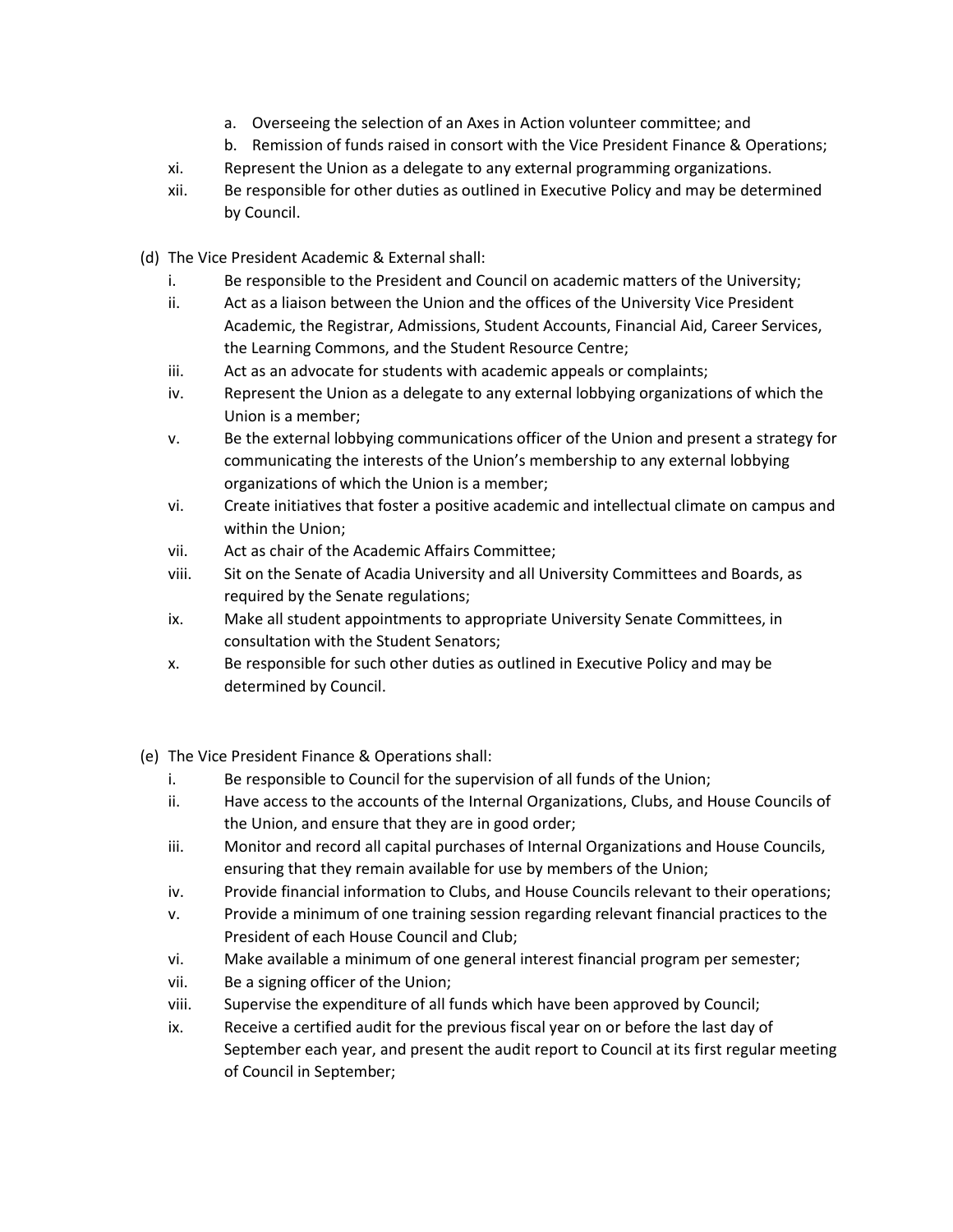- x. Present to Council a budget for the upcoming fiscal year before the last meeting in the current fiscal year;
- xi. Act as chair of the Financial Affairs Committee;
- xii. In conjunction with other relevant Executives or Coordinators, be responsible for soliciting sponsorship for Union Events and Programs, including:
	- a. Welcome Week;
	- b. Homecoming Weekend;
	- c. Frost Week;
- xiii. Other Union events or activities as determined by the Executive or by Council.
- xiv. Provide a mid-year report surrounding the financial position of the Union to Council;
- xv. Be responsible to Council for review and update of any financial policy of the Union;
- xvi. Be responsible for other duties as outlined in Executive Policy and may be determined by the Council.
- (f) Councillors
	- i. The Councillors shall be responsible for representing the Acadia student body, regardless of faculty, year of study, nationality, or other personal characteristics or prohibited grounds of discrimination;
	- ii. Be resource Councillors for the members of the Executive and other members of Council;
	- iii. Initiate and carry out, with the approval of Council, one project per semester which they feel is of importance to the student body;
	- iv. Sit on at least three Union or University committees;
	- v. Act as Elections Assistants as required at the discretion of the Chief Returning Officer, in accordance with Bylaw 8 and Elections and Referenda Policy;
	- vi. Hold at least three regular office hours per week during the academic year;
	- vii. Be responsible for other duties as assigned by Council.
- (g) Diversity and Inclusion Councillor
	- i. In the appointment of the Diversity and Inclusion Councillor, Council shall engage in a proactive recruitment and appointment practice and shall take all reasonable steps to ensure that the successful applicant for the position is representative of one or more of the following designated groups: women, LGBTQ2S+, people with disabilities, indigenous peoples, and visible minorities.
	- ii. Acts as a general advocate for greater diversity and inclusion on campus and recommends programs, services, activities, and initiatives that create a welcoming environment for, and promotes the education and awareness of, issues impacting those students with diverse identities based upon race, ethnicity, culture, heritage, religion, gender, and sexual orientation;
	- iii. Liaise regularly with campus organizations which focus on diverse groups as part of their mandate;
	- iv. Initiate and carry out, with the approval of Council, one project per semester which includes the delivery of programs, services, events, activities, or initiatives that further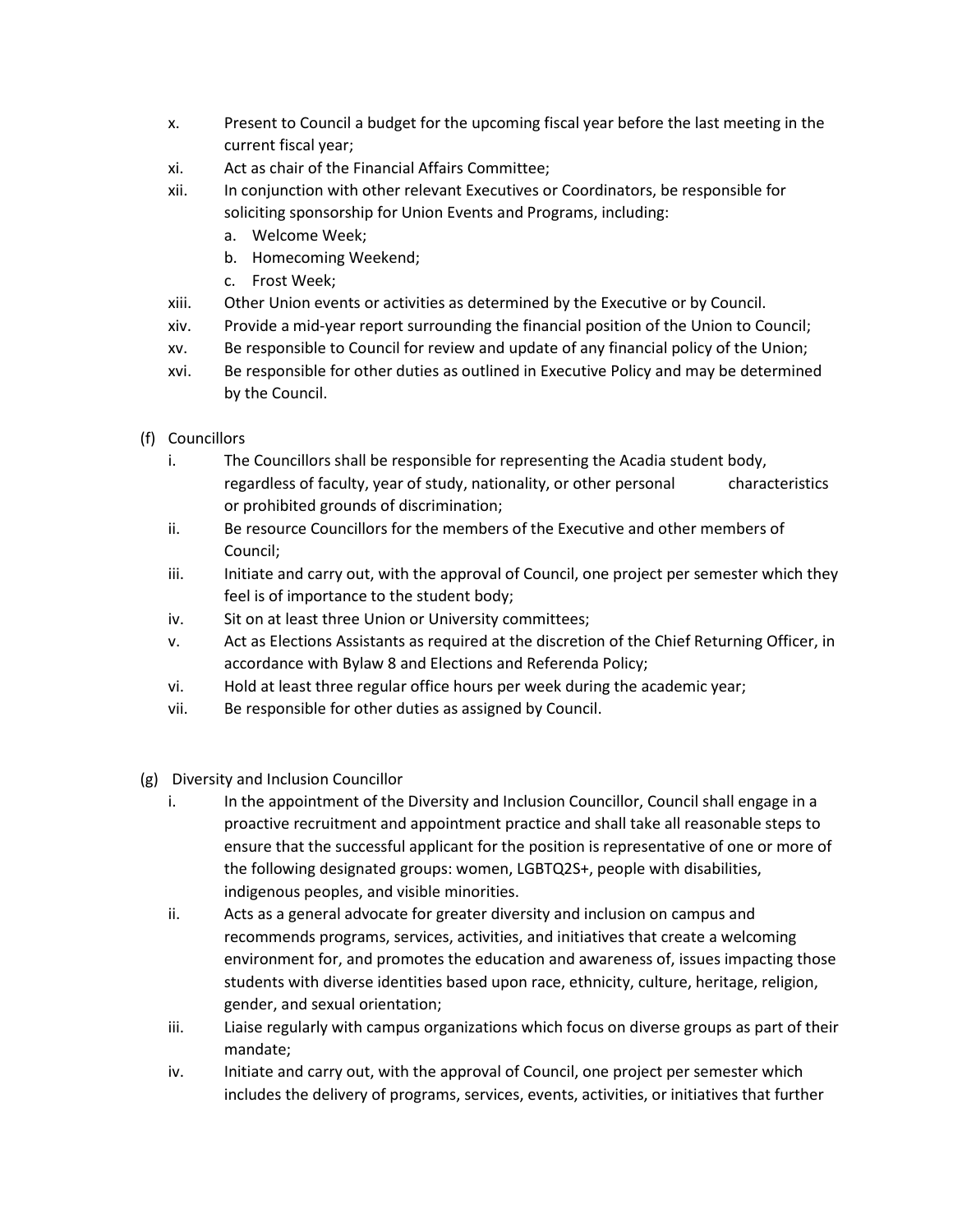the education and awareness of, the diversity and inclusion of, students with diverse identifies and creates a welcoming community for such students;

- v. Chair the Diversity and Inclusion Committee;
- vi. Sit on the Student Life Committee and at least one additional Union or University committee;
- vii. Hold at least three regular office hours per week during the academic year; and
- viii. Be responsible for other duties as assigned by Council.
- (h) The Sustainability Councillor shall:
	- i. Nurture an active interest in environmental and sustainability issues and to pursue the creation of a more sustainable campus community;
	- ii. Be the chief liaison for any environmental and/or sustainability initiatives between the Union and the Acadia Sustainability Office;
	- iii. Liaise regularly with campus organizations which focus on environmental and sustainability groups as part of their mandate and other inter-university student sustainability initiatives;
	- iv. Serve as a voice for sustainability and advance the sustainability policies of the Union offices and Acadia offices;
	- v. Develop policies on sustainability, in accordance with the Policy Development Policy;
	- vi. Aid in the development and lobbying for creative sustainability policies, initiatives, educational programs, management systems, and networking activities;
	- vii. Sit on the Events & Promotions Committee;
	- viii. Chair the Environmental Sustainability Committee;
	- ix. Initiate and carry out, with the approval of Council, one project per semester which they feel is of importance to the student body, with a particular focus on sustainability;
	- x. Hold at least three regular office hours per week during the academic year; and
	- xi. Be responsible for other duties as assigned by Council.
- (i) The Community Relations Councillor shall:
	- i. Act as ASU liaison to the Wolfville Town Council;
	- ii. Attend all Town Council Meetings and Town and Gown Meetings;
	- iii. Hold regular meetings with the Town of Wolfville Compliance Officer;
	- iv. Issue a report regarding relevant activities, events, and plans of the Town of Wolfville for presentation to Council prior to the last Council meeting of each month;
	- v. Sit on the Student Life Committee ;
	- vi. Initiate and carry out, with the approval of Council, one project per semester which they feel is of importance to the student body;
	- vii. Work with the Executive Board to promote town relations and to promote student engagement in the community;
	- viii. Represent the interests of "off campus" students;
	- ix. Act as the liaison between the "off campus" students and the Town of Wolfville;
	- x. Hold at least three regular office hours per week during the academic year; and
	- xi. Be responsible for other duties as assigned by Council.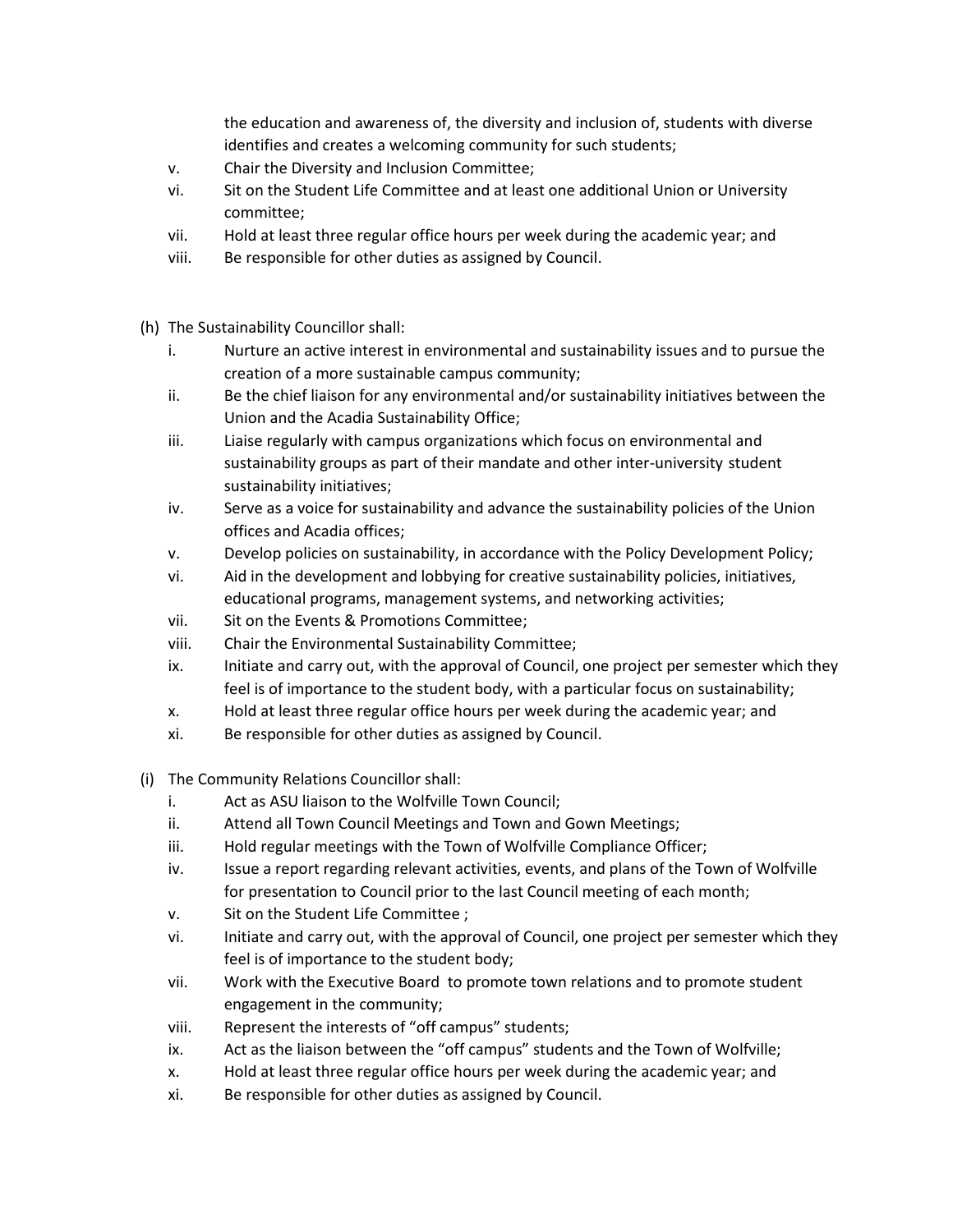- (j) The First Year Councillor shall :
	- i. Represent Acadia students in their first year of studies;
	- ii. Initiate and carry out, with the approval of Council, one project per semester which they feel is of importance to the student body;
	- iii. Sit on the Events and Promotions Committee, the Student Life Committee, and the House Presidents Committee;
	- iv. Hold at least three regular office hours per week during the academic year; and
	- v. Be responsible for other duties as are assigned by Council.
- (k) Faculty Councillors
	- i. One Student from the Faculty of Arts, the Faculty of Pure and Applied Science, the Faculty of Professional Studies, and the Faculty of Theology and Graduate Studies shall be tasked with representing the students of their faculty to the Acadia Senate and related bodies;
	- ii. Each Faculty Councillor shall:
	- a. Sit on at least three University Senate Committees;
	- b. Serve on the Academic Affairs Committee;
	- c. Sit on the planning committee of their respective faculties, where applicable;
	- d. Present a goal document for the year, including an outline of how the position will communicate with constituents, at the first regular meeting of Council upon assuming office;
	- e. Initiate and carry out, with the approval of Council, one project per semester which they feel is of importance to the student body, with a focus on their faculty;
	- f. Represent academic concerns of students to Council and to the Vice President Academic & External;
	- g. Act as Elections Assistants as required at the discretion of the Chief Returning Officer, in compliance with Bylaw 8;
	- h. Hold at least three regular office hours per week during the academic year; and
	- i. Be responsible for other duties as are assigned by Council.

### Article 5: Students' Representative Council Meeting Process

- (a) A quorum of Council shall consist of a majority of Council members (50 percent, plus one) including at least two members of the Executive Board. Unfilled positions shall not be included in determining the number of Council members;
- (b) Meetings of Council shall be governed by Robert's Rules of Order as outlined by the Chairperson.
- (c) All regular meetings of the SRC shall be open to all members of the Union, subject to the discussion of the council while in camera.
- (d) All resolutions, motions, and decisions of the SRC shall be recorded in writing or electronically and shall be accessible to students on request;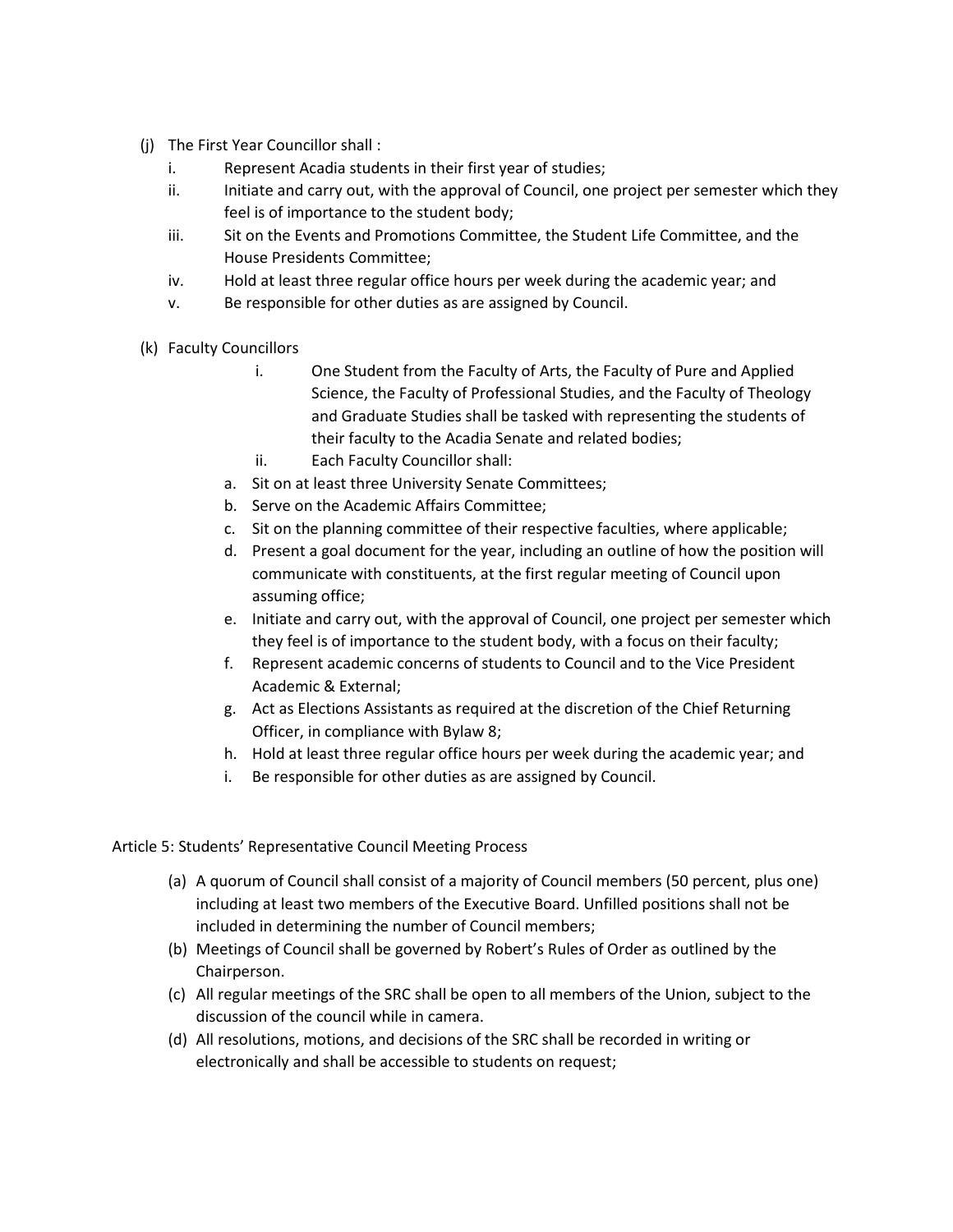- (e) Each voting member present at an SRC meeting has one vote on matters put to a vote at the meeting unless the member is required to abstain from voting under a Bylaw or fiduciary duty.
- (f) A resolution is valid by simple majority of the SRC voting members present at the meeting, except where the Bylaws state by special resolution;
- (g) If there is an equal number of votes in favor or opposed to any matter requiring a simple majority, the resolution on motion is defeated;
- (h) SRC members present at an SRC meeting may abstain from voting on any or all motions and resolutions;
- (i) Abstentions herein shall not jeopardize quorum or unanimous consent;
- (j) SRC members shall not exercise their right to vote unless physically or virtually present at an SRC meeting, except where a voting member of the SRC has given a Proxy Statement to the SRC Chair and in accordance with Council Procedural Policy;
- (k) All members of the Union and guests invited by Council shall have the right to speak to Council upon recognition by the Chairperson. All individuals who are neither Union members nor invited guests may speak to Council upon recognition by a simple majority of Council.
- (l) Meetings of Council shall be convened and chaired by the Chairperson.
- (m) Regular meetings of Council shall be held at a time to be decided upon by Council at the beginning of each academic term.
- (n) Special meetings of Council shall be held under the following circumstances:
	- i. At the request of the President;
	- ii. At the discretion of the Chairperson;
	- iii. When a majority vote of Council calls one; or
	- iv. Upon receipt by the Chairperson of a written or electronic request signed by at least 50 ordinary members of the Union. Such a request must contain the reason for the special meeting.

Article 5: SRC – Attendance

- (a) Attendance during the attendance check shall be required for a member of the SRC to be considered present for an SRC meeting;
- (b) An SRC member who arrives up to 15 minutes after the meeting comes to order may be excused and added to the first attendance check at the discretion of the Chair;
- (c) The SRC may vote, by a simple majority of SRC members present, to excuse a member from an SRC meeting;
- (d) A motion to excuse a member must be made:
	- i. Prior to the SRC member's absence; or
	- ii. At the first SRC meeting after the SRC member's absence.
- (e) Excusable absences from SRC may include:
	- i. Medical emergencies;
	- ii. Family emergencies;
	- iii. Religious convictions;
	- iv. A required course component; or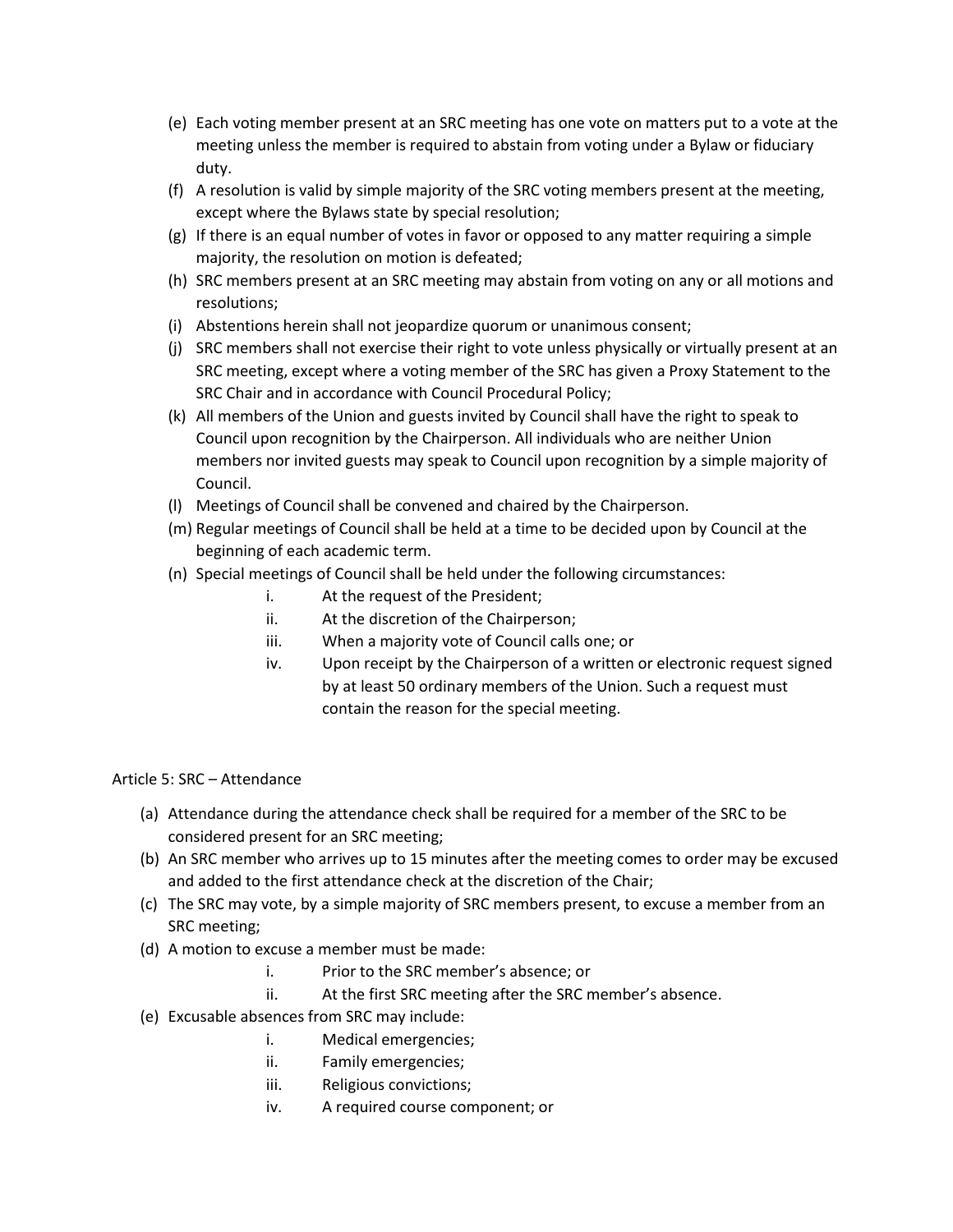- v. Reasonable accommodation as required or permitted by law, or ASU Bylaws, or Policy.
- (f) In contemplating an excusal, the SRC may request documentation, including but not limited to course outlines, medical notes, supervisory letters, or statutory declarations;
- (g) An SRC member is not considered to be absent from a meeting if the member is absent on Union business;
- (h) The SRC may vote, by simple majority of SRC members present, whether a member's absence is considered Union business;
- (i) An SRC member who has been absent without SRC excusal on three occasions is automatically vacated from their office.

## Article 6: Proxy Statements

- (a) Each voting member of Council may give a proxy statement to any other voting member of that body.
- (b) Proxy Statements shall:
	- i. Be submitted, in written or electronic form, to the Chairperson's Office no later than 24 hours prior to the meeting where said statement is to be used, except in emergency situations where the Chairperson may use his/her discretion to shorten the notice period;
	- ii. Be given in writing to the member who is to hold said proxy no later than 24 hours prior to that meeting unless permission to shorten the notice period has been given by the Chairperson;
	- iii. Mandate the holder of the proxy as to how they should vote on specific resolutions;
	- iv. Not apply to votes of procedure;
	- v. Not apply to votes for which no mandate was given (amendments etc.); and
	- vi. Not apply to quorum calculations.

## Article 7: Chairperson

- (a) The SRC shall appoint a Chairperson (the "Chair") who shall be responsible for the conduct of SRC meetings in accordance with the ASU Bylaws, and policies;
- (b) The Chair shall abide by and enforce the established procedures regarding the role of the Chair and the conduct of SRC meetings;
- (c) The Chair shall abide by and maintain the integrity of the ASU Bylaws, Policies, and Procedures and, as an SRC official, the Chair shall be governed by the Council Code of Conduct ;
- (d) A person is not qualified for the position of Chair of SRC if that person:
	- i. Ceases to be an active member of the ASU;
	- ii. Is nominated for an elected position of the SRC;
	- iii. Is an elected or appointed Union official;
	- iv. Holds any other position of employment within the ASU; or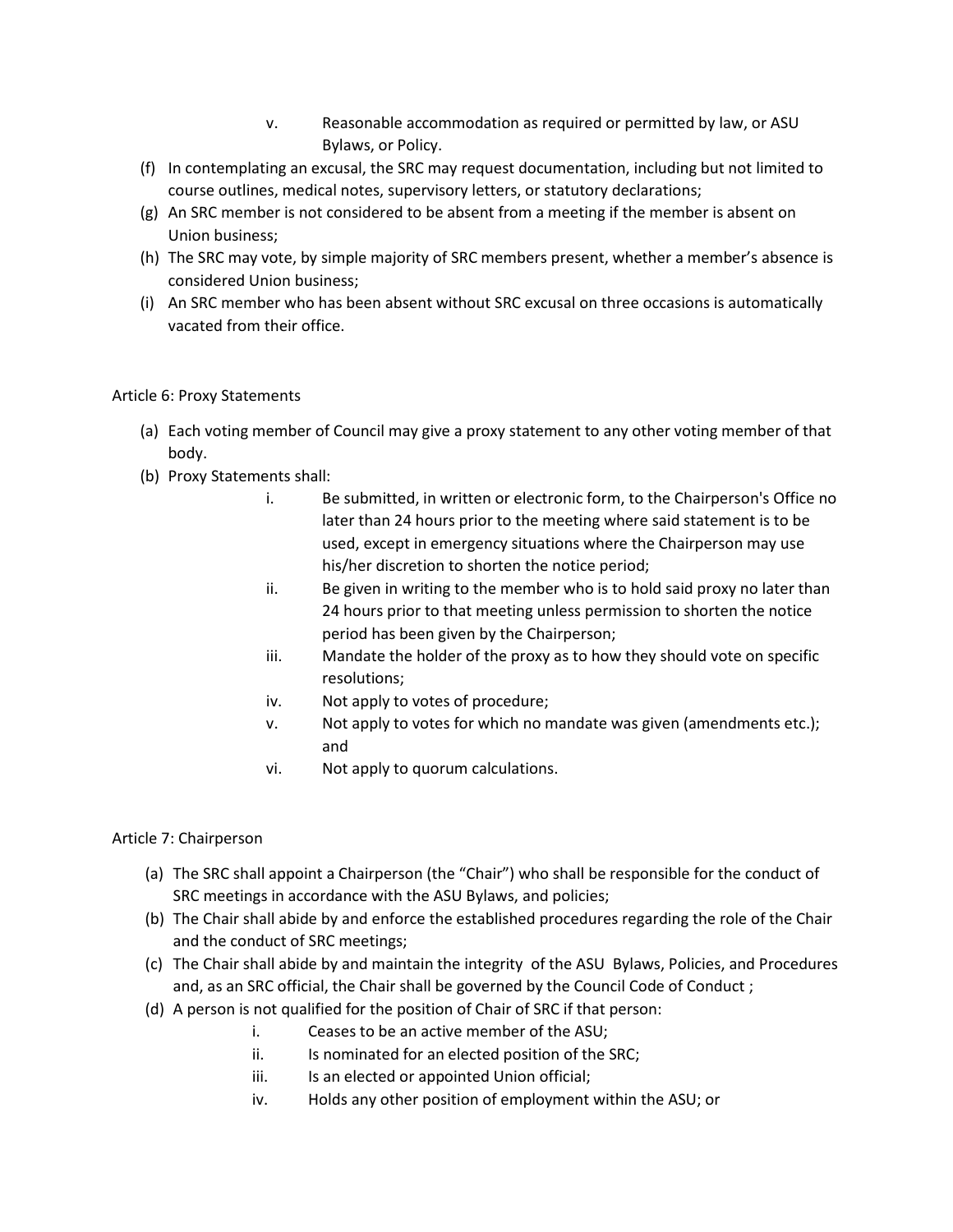v. Does not have a sessional GPA of at least 2.0 at the time of the appointment.

Article 8: Deputy Chairperson

- (a) The SRC shall appoint a Deputy Chairperson (the "Deputy Chair") who shall be responsible for assisting the Chair with respect to the conduct of SRC meetings in accordance with the ASU Bylaws, and policies;
- (b) The Deputy Chair shall abide by and maintain the integrity of the ASU Bylaws, policies, and Procedures of the ASU and, as an SRC official, the Deputy Chair shall be governed by the Council Code of Conduct;
- (c) A person is not qualified to be the Deputy Chair if that person:
	- i. Ceases to be an active member of the ASU;
	- ii. Is nominated for an elected position of the SRC:
	- iii. Is an elected or appointed Union official;
	- iv. Holds any other position of employment with the ASU; or
	- v. Does not have a sessional GPA of at least 2.0 at the time of the appointment.
- (d) The Deputy Chair shall attend all meetings of Council and shall be the Recording Secretary of the SRC;

Article 9: Transition of Authority

- (a) The authority of the SRC shall transition from the outgoing Council to the incoming Council annually on April 30 (midnight) with the authority of the incoming Council immediately vesting in the new Executive Board until the first day of the Fall Term.
- (b) Prior to the transition of authority from the outgoing Council to the incoming Council and no later than the last day of March, the outgoing Council shall appoint a non-executive member of the incoming Council as the Board of Governors Representative.
- (c) All authority of Council is delegated to the Executive Board during:
	- i. The winter break; and
	- ii. From the last day of exams until the first day of the academic year, unless Council passes a motion to the contrary, or a special meeting is called during the summer break.

Article 10: SRC Members - Roles and Responsibilities

- (a) All SRC members shall be responsible to:
	- i. Prepare for, attend, and participate in SRC and SRC committees;
	- ii. Make informed decisions;
	- iii. Abide by all ASU Policy;
	- iv. Maintain confidentiality;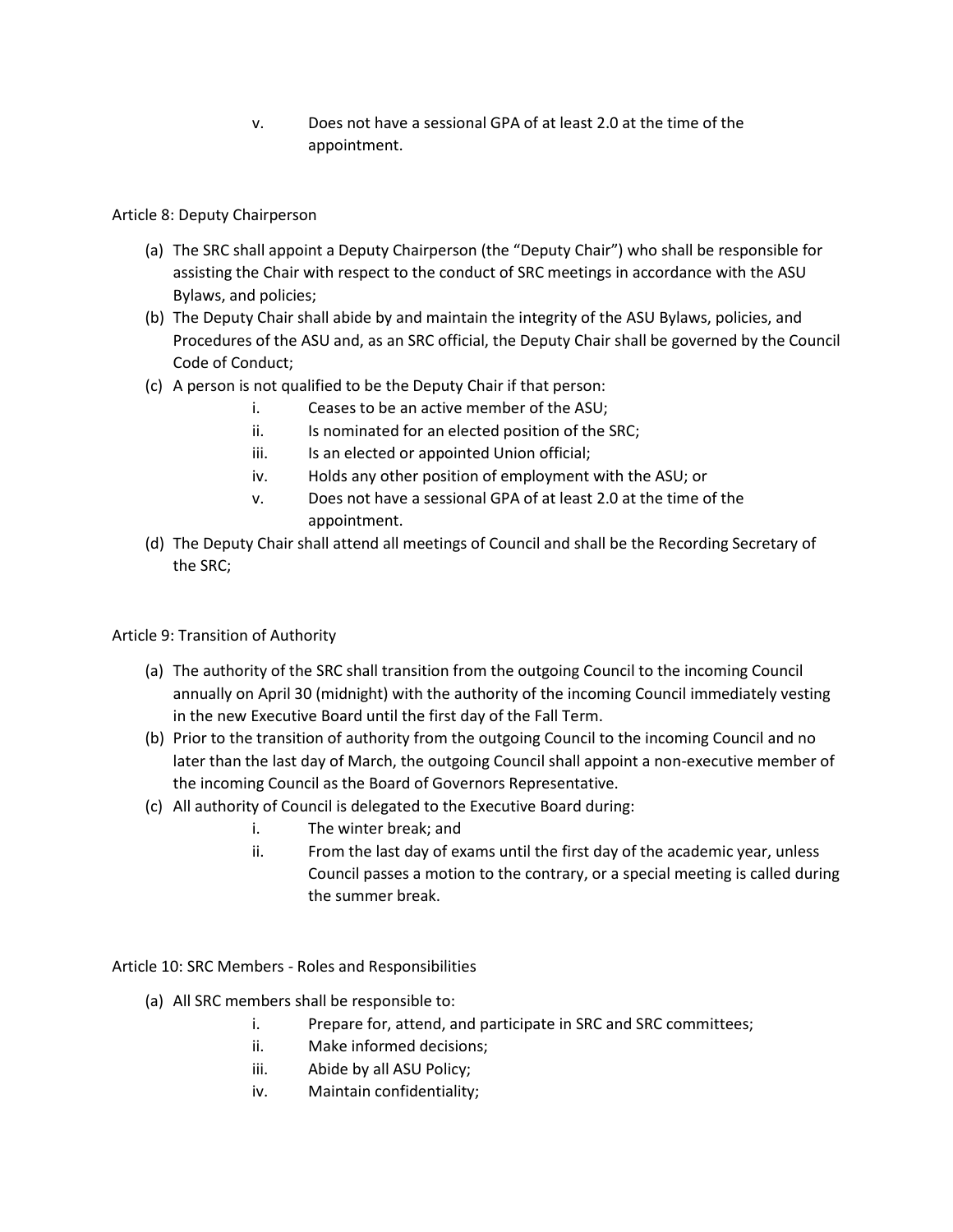- v. Respect the authority of the SRC and SRC decisions;
- vi. Act in the best interest of the ASU;
- vii. Be informed and aware of ASU programs, services, and policies;
- viii. Participate in training and orientation activities planned by the General Manager, Chairperson, or SRC;
- ix. Participate in training and orientation of their successors by having meetings and preparing transition materials; and
- x. Fulfill any other duty that may be assigned or delegated by the SRC.

Article 11: SRC Faculty and University Administration and Acadia Board of Governors - Roles and Responsibilities

- (a) Faculty representative, University Administration representative, and the Acadia Board of Governors representative shall be responsible to:
	- i. Be aware of and understand issues that impact students;
	- ii. Attend and participate in SRC meetings and in SRC committees as appointed or designated by the SRC or Acadia University for the purpose of representing student needs and interests;
	- iii. Communicate with students about the ASU's programs, policies, and decisions made by the SRC;
	- iv. Advise the SRC on any changes regarding University Policy or Procedure.

## Article 12: SRC Members – Reporting

- (a) All SRC members may give a report at each regular SRC meeting regarding:
	- i. Emerging and ongoing issues impacting students; and
	- ii. All recent activities related to their roles and responsibilities as a member of the SRC.
	- iii. Committee Chairs or the Committee Chair alternate shall submit a report (written or verbal) of the Committee's activities at each SRC meeting;
	- iv. The President shall present to the SRC all issues of pertinent relevance to students after each Board of Governors meeting;
	- v. Faculty Councillors shall report to the SRC on all issues of pertinent relevance to the ASU members after each Senate meeting;
- (b) Each Executive Member shall submit a report to the SRC on the status of their executive goals:
	- i. At the first SRC meeting in September;
	- ii. At the first SRC meeting in January; and
	- iii. At the SRC meeting prior to the end of their term.

Article 13: SRC Members – Resigning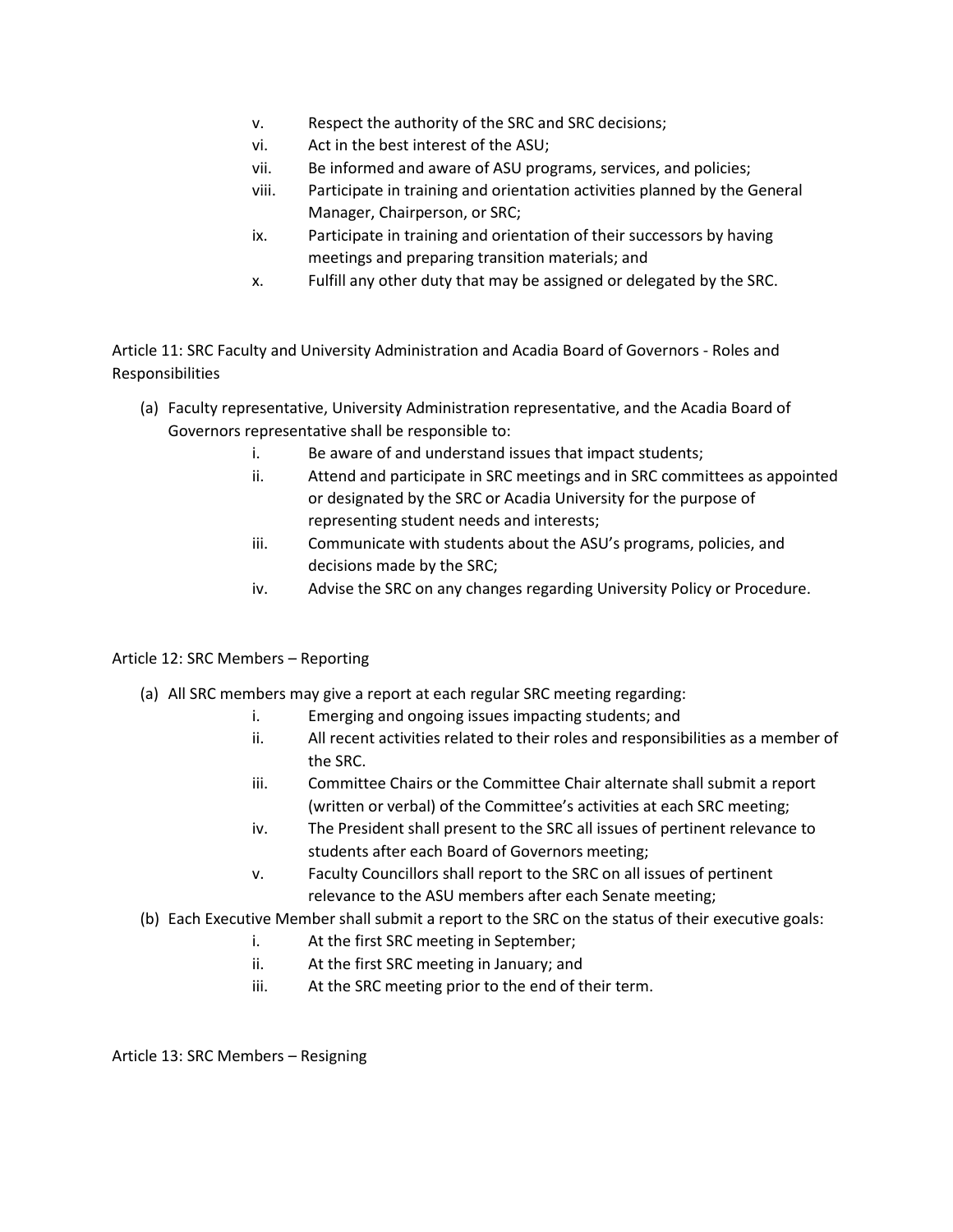- (a) A member of Council may resign from office at any time by delivering a signed resignation to the Chairperson. Such resignation is effective at the next meeting of the SRC, when the Chairperson delivers the resignation to SRC, and the resignation is subsequently accepted by the SRC;
- (b) A resignation cannot be withdrawn once it has been delivered to the Chairperson;
- (c) Notwithstanding the provisions of Bylaw 8, if the seat of the President is vacated by resignation in or after January, the Presidential Alternative shall serve the rest of the President's term of office as President;
- (d) During the period in which an Executive Board seat is vacated, the Executive Board shall delegate the resigned member's duties among themselves in a mutually agreeable manner.

Article 14: SRC Members - Impeachment & Suspension

- (a) Any member of Council will be required to forfeit their position on Council upon the SRC Chair and CRO receiving a petition by an ASU member containing the following:
	- i. A clear statement of reason for impeachment based in verifiable actions and evidence;
	- ii. The student number, full name, signature, and Acadia e-mail address of each signatory;
	- iii. The total number of signatories being in excess of 15% of the ASU membership.
- (b) Should an SRC member or other ASU member challenge the merit of 14(a), a final judgement shall be rendered by the Review Board.
- (c) In the event the SRC member being impeached is on the Review Board, they must abstain from any participation in the proceedings outside of presenting their arguments of defense.
- (d) All proceedings of the Review Board are in camera with the exception of the final decision and accompanying report provided to the SRC at the subsequent meeting.
- (e) Any member of Council may, at the discretion of Council, by special resolution, be required to forfeit their position on Council for:
	- i. Not attending two or more consecutive meetings of Council, or missing a total of four or more meetings through the year, without providing written notification to the Chairperson 24 hours in advance;
	- ii. Failing to submit two consecutive reports to the Chairperson before a regular meeting of the SRC;
	- iii. Having any semester's honorarium withheld by the Review Board, based on reports received;
	- iv. Any gross violations of Union Bylaws or Policy; or
	- v. Failure to maintain a sessional GPA of 2.0 or above.
- (f) The Procedure for Impeachment by Council shall be as follows:
	- i. Any member or official of Council may be removed from office through a motion of impeachment at a regular or special meeting of Council;
	- ii. A written notice containing the motion of impeachment, as well as the basis for impeachment shall be presented to Council at least seven days before the meeting;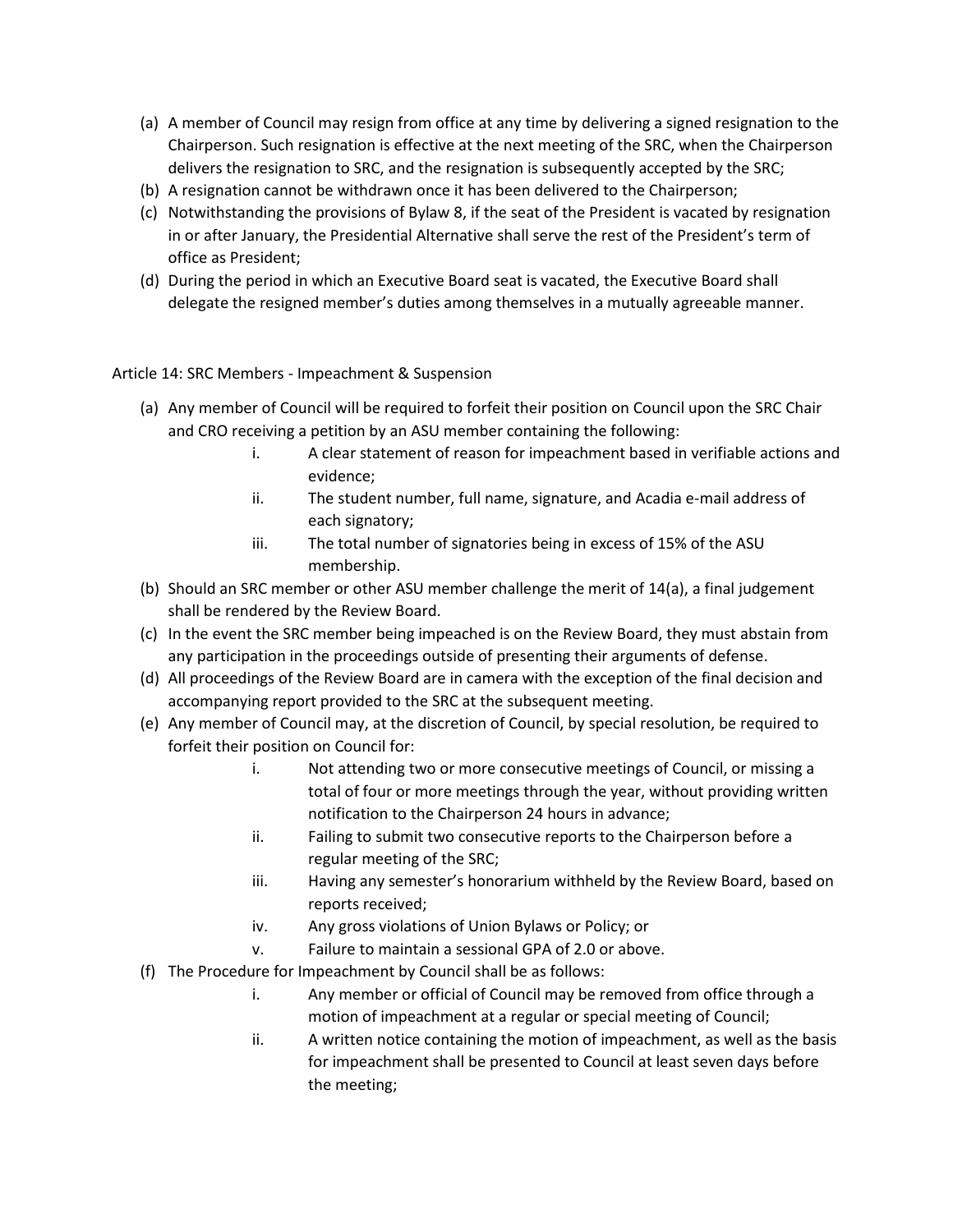- iii. At the meeting, the author of the motion and the member or official facing impeachment, shall be given an opportunity to present a statement to Council in public session.
- iv. After both parties have been provided the opportunity for statements, they must exit the room at which time the remaining Councilors will go in camera for discussion. Council will return to public session for a vote.
- v. A special resolution is needed to carry the motion of impeachment.
- (g) If a voting member of Council is facing impeachment, they will not be eligible to vote on the motion, and their vote will not be included in quorum;
- (h) If a voting member of Council has authored the motion of impeachment, they will not be eligible to vote on the motion, and their vote will not be included in quorum;
- (i) Quorum for a motion of impeachment shall be 75 percent of the voting members of Council. All abstentions during the vote shall not be counted in quorum. Failure to meet 75 percent quorum of present voting members shall result in a re-vote, to be held in the same meeting, following further discussion as directed by the Chairperson.
- (j) Any member of Council may be suspended from office by a majority vote of Council for a period not exceeding 90 days. Written notice containing the motion of suspension, as well as the basis for suspension, must be provided to Council at least seven days before the meeting at which the matter will be discussed in camera and voted on in public session. All or a commensurate apportionment of the suspended member's honoraria will be retained by the ASU in the event of suspension.

# **Bylaw #4 Standing Committees of Council**

Article 1: General Information

- (a) The Chair of each standing committee is responsible for:
	- i. Creating a meeting agenda and distributing it to committee members no later than 48hrs in advance of the meeting;
	- ii. Ensuring minutes are recorded and distributed to members no later than 48hrs in advance of the ensuing meeting;
	- iii. Forwarding all adopted committee minutes to the SRC Chair;
	- iv. Meet no less than once per month during the Fall and Winter Terms unless otherwise stated in these bylaws.
- (b) Quorum for all standing committees shall be 50% of voting members unless otherwise stated in these bylaws.
- (c) Council retains the right to not accept, in whole or in part, any recommendation made to it by its Standing Committees, or any other Committee of Council unless otherwise stated in bylaw.
- (d) All standing committees are open for members to attend with the exceptions of Executive Board, Review Board, Nominating Committee, and Elections Committee.
- (e) Members do not have voting privileges but may be granted speaking rights at the discretion of the Chair.
- (f) Members who wish to have voting privileges can be formally appointed to the committee by the SRC after receiving an approved motion by committee members.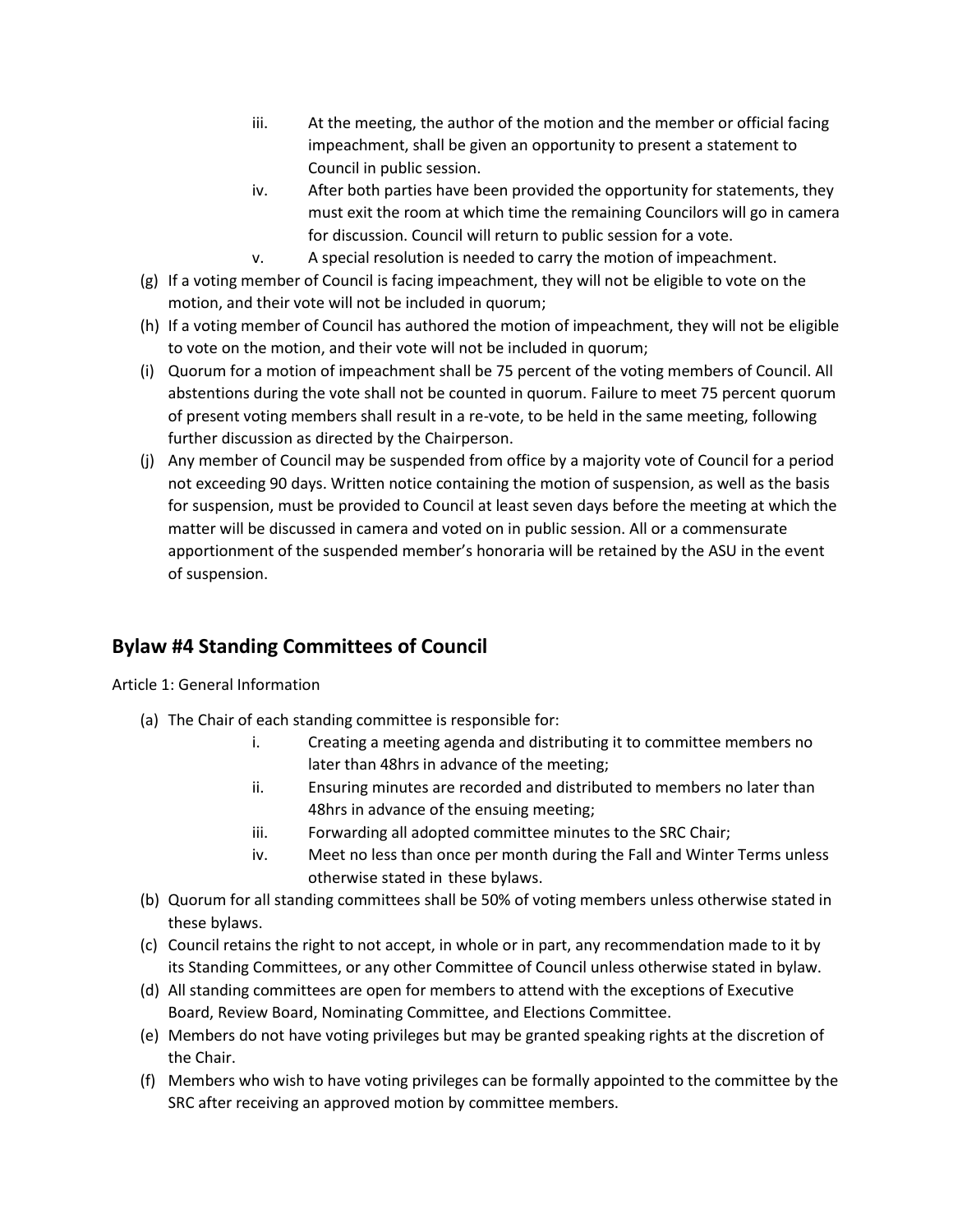(g) Meetings shall be made known to the membership on the ASU website and promoted by any other means determined by the committee.

## Article 2: Executive Board

- (a) Membership:
	- i. The President, who shall chair the committee;
	- ii. The Vice President Academic & External;
	- iii. The Vice President Events & Promotions;
	- iv. The Vice President Finance & Operations;
	- v. The Vice President Student Life; and
	- vi. The General Manager (non-voting), who shall act in the capacity of experienced professional advisor and as a resource for institutional history and precedent to the voting members of the Executive Board
- (b) Rights and Responsibilities
	- i. The administrative and operational authority of the Union shall be vested in the Executive Board;
	- ii. Voting members of the Executive Board of the Union shall:
		- a. Be responsible to Council; and
		- b. Meet at least once a week during their term of office, as necessary;
	- iii. The Executive Board shall have a Presidential Alternate;
	- iv. The Presidential Alternate shall be chosen by a majority of the Executive Board;
	- v. Should the President leave office or become incapacitated before completion of their term of office, the Presidential Alternate shall become the acting President.
	- vi. The Executive Board shall appoint a Vice President to be a Board of Governors Representative.

### (c) Meetings

- i. The Executive Board shall meet at the call of the President or a majority of the members of the Executive Board;
- ii. Quorum for the Executive Board shall be fifty percent of the voting members, including the President.

### Article 3: Review Board

- (a) Membership
	- i. The Chairperson of Council (non-voting), who shall act as chair of the Review Board;
	- ii. The President;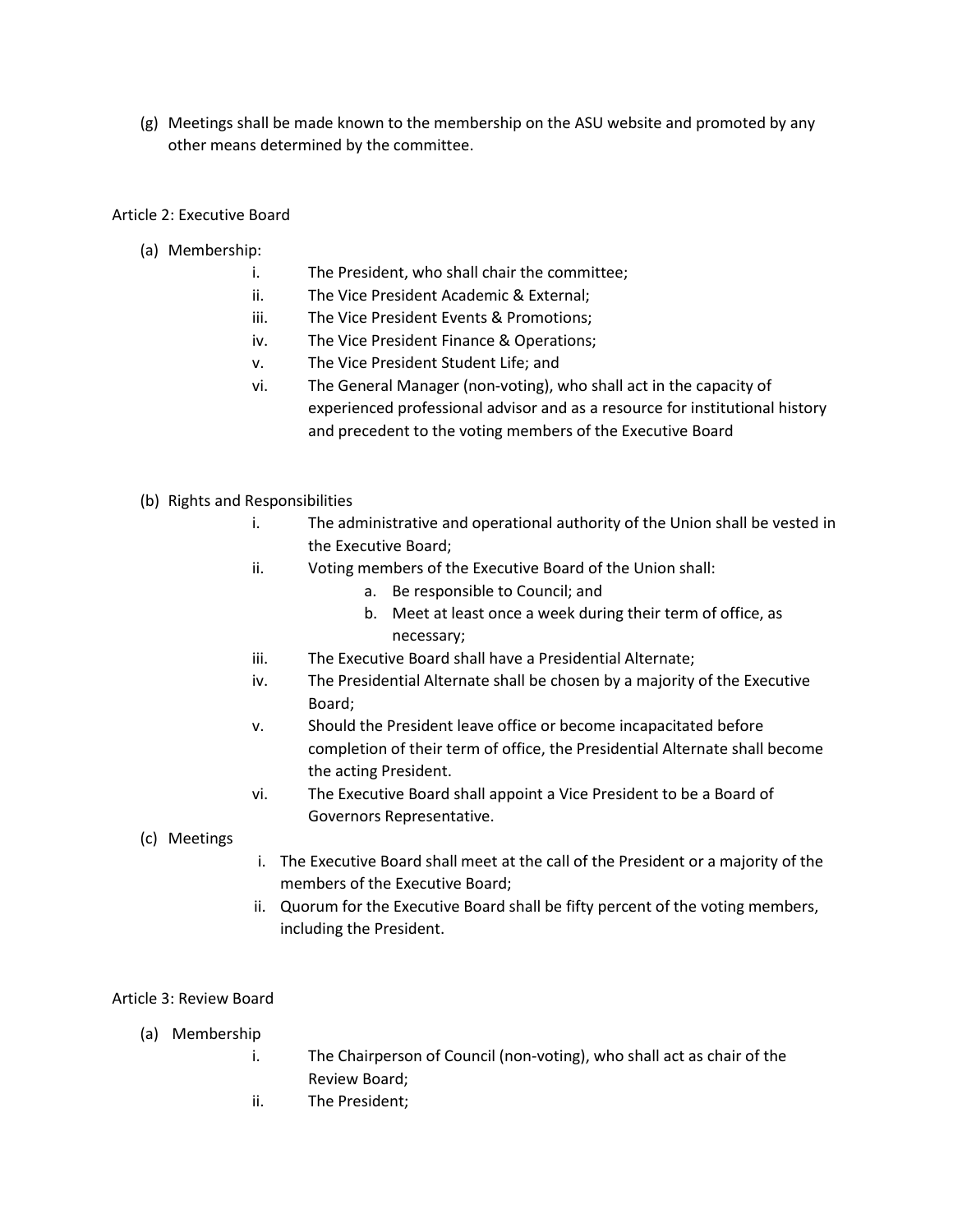- iii. One additional member of the Executive Board of Council;
- iv. Two non-executive, voting members of Council, to be appointed by Council at the first regular meeting of Council after the By-Election
- v. Two members at large, to be appointed by Council at the first regular meeting of Council after the By-Election.
- vi. The General Manager shall act as a resource person for the Review Board, when deemed necessary.
- (b) Rights and Responsibilities
	- i. The Review Board shall act impartially, in good faith, and in the best interests of the Union;
	- ii. Interpret and enforce the Bylaws and policies, and act as a resource for the Chairperson in performing their duties;
	- iii. Interpret and enforce the Council Code of Conduct;
	- iv. Review all relevant reports concerning the performance and undertakings of the Executive, Council, Committees, and Officers of Council regarding their responsibilities;
	- v. Determine the amount of honoraria to be withheld to those eligible positions based on performance reports;
	- vi. Review and make recommendations to SRC on any amendments to honoraria for the ensuing year;
	- vii. The Review Board shall be invested with the judicial function of the Union;
	- viii. Perform other duties as Council may deem necessary.
- (c) Meetings
- i. The Review Board shall meet at the request of the Chairperson or President;
- ii. All discussions and documentation regarding performance of the Executive, Council, Committees, and Officers of Council shall be considered confidential, and the minutes of such discussions shall be sealed. Council may unseal the minutes and related documentation for their reference regarding an appeal through a majority vote of Council. The contents of any unsealed minutes and documents shall only be referred to while Council is in camera and shall be resealed after the deliberations of Council regarding the appeal.

### Article 4: Events & Promotions Committee

- (a) Events & Promotions Committee
	- i. The Events & Promotions Committee is established to address any issues and projects pertinent to the office of the Vice President Events & Promotions, or any matters referred to it by Council;
	- ii. The committee shall develop a document to present to Council for ratification including, but not limited to, the following:
		- a. A communication and promotion strategy; and
		- b. An outline of event themes, timing, promotion, and location of events.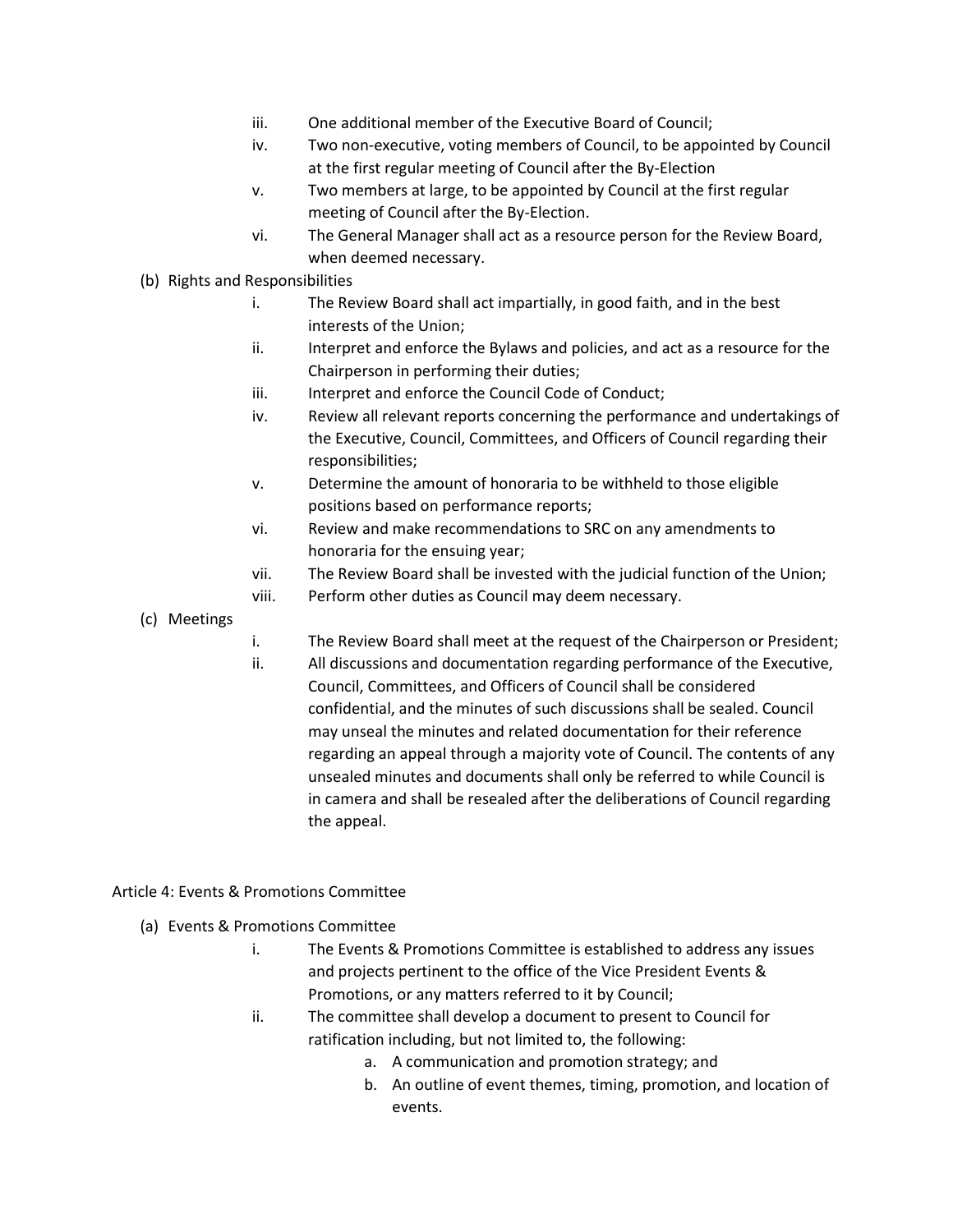- iii. The committee shall evaluate the success and financial outcome of each event;
- iv. The committee shall perform other duties as deemed necessary by Council.
- (b) The committee shall consist of:
	- i. The Vice President Events & Promotions, who shall chair the committee;
	- ii. One Events & Promotions Director to be appointed by the committee;
	- iii. Three non-executive, voting members of Council, as selected by Council;
	- iv. The First Year Representative;
	- v. One House President, appointed by the House Presidents Committee;
	- vi. The Diversity and Inclusion Representative; and
	- vii. The General Manager or designate (non-voting).

Article 5: Academic Affairs Committee

- (a) The Academic Affairs Committee is established to address any issues pertinent to the office of the Vice President Academic & External, or any matters referred to it by Council;
- (b) The Committee shall consist of:
	- i. The Vice President Academic & External, who shall Chair the Committee;
	- ii. One Academic Affairs Director to be appointed by the Committee;
	- iii. The Faculty Councilors; and
	- iv. One non-executive, voting member of Council, as selected by Council.
- (c) The Committee shall perform other duties as deemed necessary by Council.

Article 6: Financial Affairs Committee

- (a) The Financial Affairs Committee is established to address any issues and projects pertinent to the office of the Vice President Finance & Operations, or any matters referred to it by Council;
- (b) The committee shall be responsible for proposing the yearly budget of the Union to Council;
- (c) After the budget has been approved by Council, further requests for finances shall be made to the committee, which will then forward recommendations to Council;
- (d) The Financial Affairs Committee shall be responsible for performing annual club and house council financial account audits. The committee will also notify Council of any recommended club or house council status changes, including recommending club and house council disciplinary actions up to de-ratification on the basis of an audit;
- (e) The Financial Affairs Committee shall be responsible for reviewing grant applications.
- (f) The committee shall consist of:
	- i. The Vice President Finance & Operations, who shall chair the committee;
	- ii. One Financial Affairs Director to be hired by the committee;
	- iii. The President;
	- iv. An Internal Organization Coordinator, as selected by the Internal Organization Coordinators at the first meeting;
	- v. Three non-executive, voting members of Council, as selected by Council; and
	- vi. The General Manager or designate (non-voting).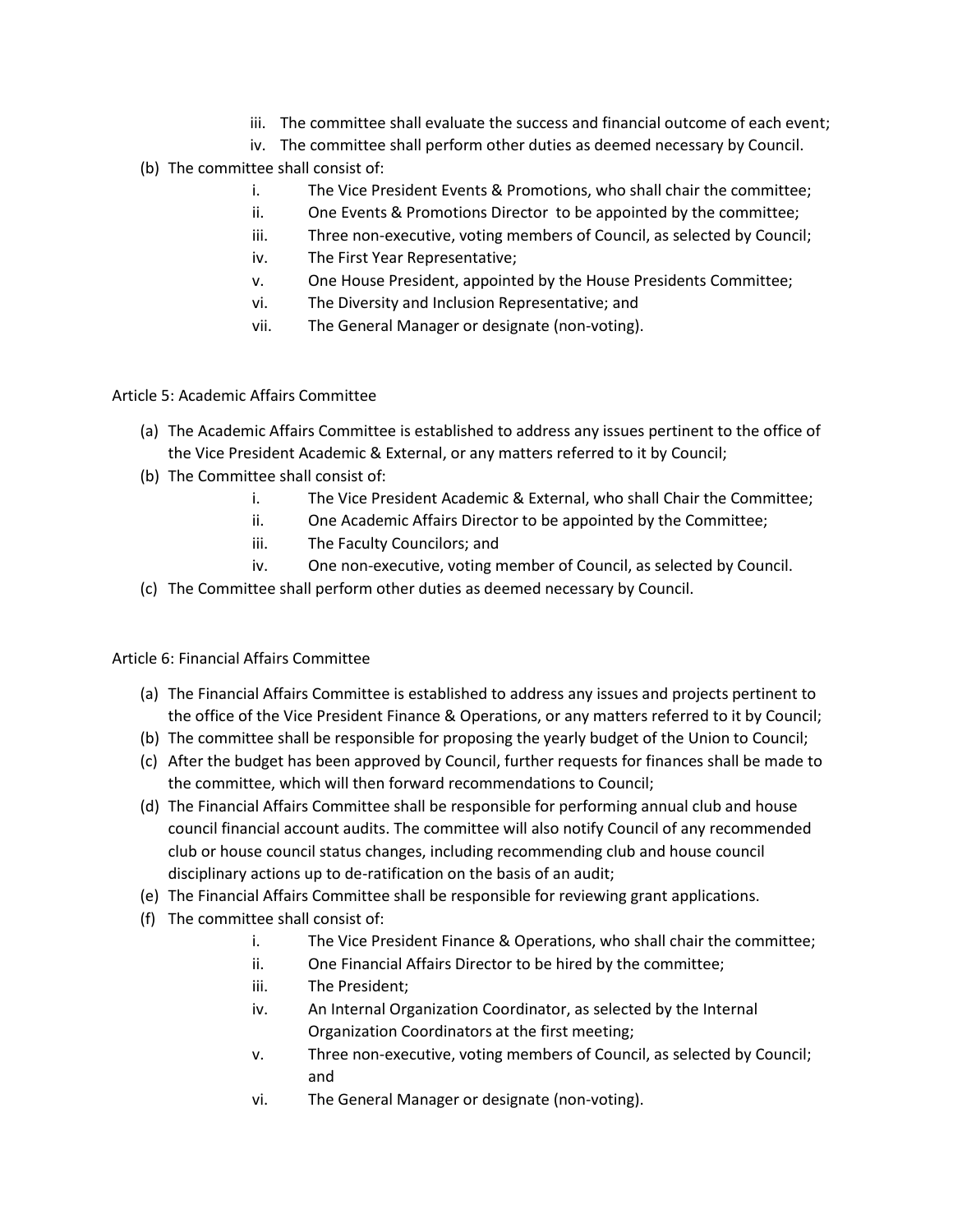(g) The committee shall perform other duties as deemed necessary by Council.

### Article 7: Student Life Committee

- (a) The Student Life Committee is established to liaise with clubs, off-campus affairs and general student affairs, and address issues and projects pertinent to the office of the Vice President Student Life, or any matters referred to it by Council;
- (b) The committee shall be responsible for ratifying all Student Organizations and notifying Council of any recommended status changes, including recommending club and house council disciplinary actions up to de-ratification;
- (c) The committee shall be responsible for planning the Student Life Summit;
- (d) The committee will meet no less than twice a month during the academic year;
- (e) The committee shall consist of:
	- i. The Vice President Student Life, who shall chair the committee;
	- ii. One Student Life Director to be appointed by the committee;
	- iii. The Diversity and Inclusion Councilor;
	- iv. Two non-executive, voting members of Council, as selected by Council;
	- v. The First Year Councilor; and
	- vi. The Community Relations Councilor.
- (f) The committee shall perform other duties as deemed necessary by Council.

Article 8: House Presidents Committee

- (a) The House Presidents Committee shall address all issues and concerns of those students living in University residences in addition to approving individual House Council budgets presented at the beginning of each term;
- (b) The House Presidents Committee shall be composed of the following members:
	- i. The Vice President Student Life, who shall chair the committee;
	- ii. The First Year Councilor; and
	- iii. The House President from each University residence.
- (c) The committee shall perform other duties as deemed necessary by Council.

Article 9: Diversity & Inclusion Committee

- (a) The Diversity and Inclusion Committee is established to liaise with associated clubs, as well as inform and recommend best-in-class equity, diversity, and human rights programs, tools, and initiatives that will build and strengthen the capacity of the ASU and Acadia to effectively serve the diverse population of the student community;
- (b) The Committee shall consist of:
	- i. The Diversity and Inclusion Councilor, who shall chair the committee;
	- ii. The President or designate;
	- iii. One voting member of Council;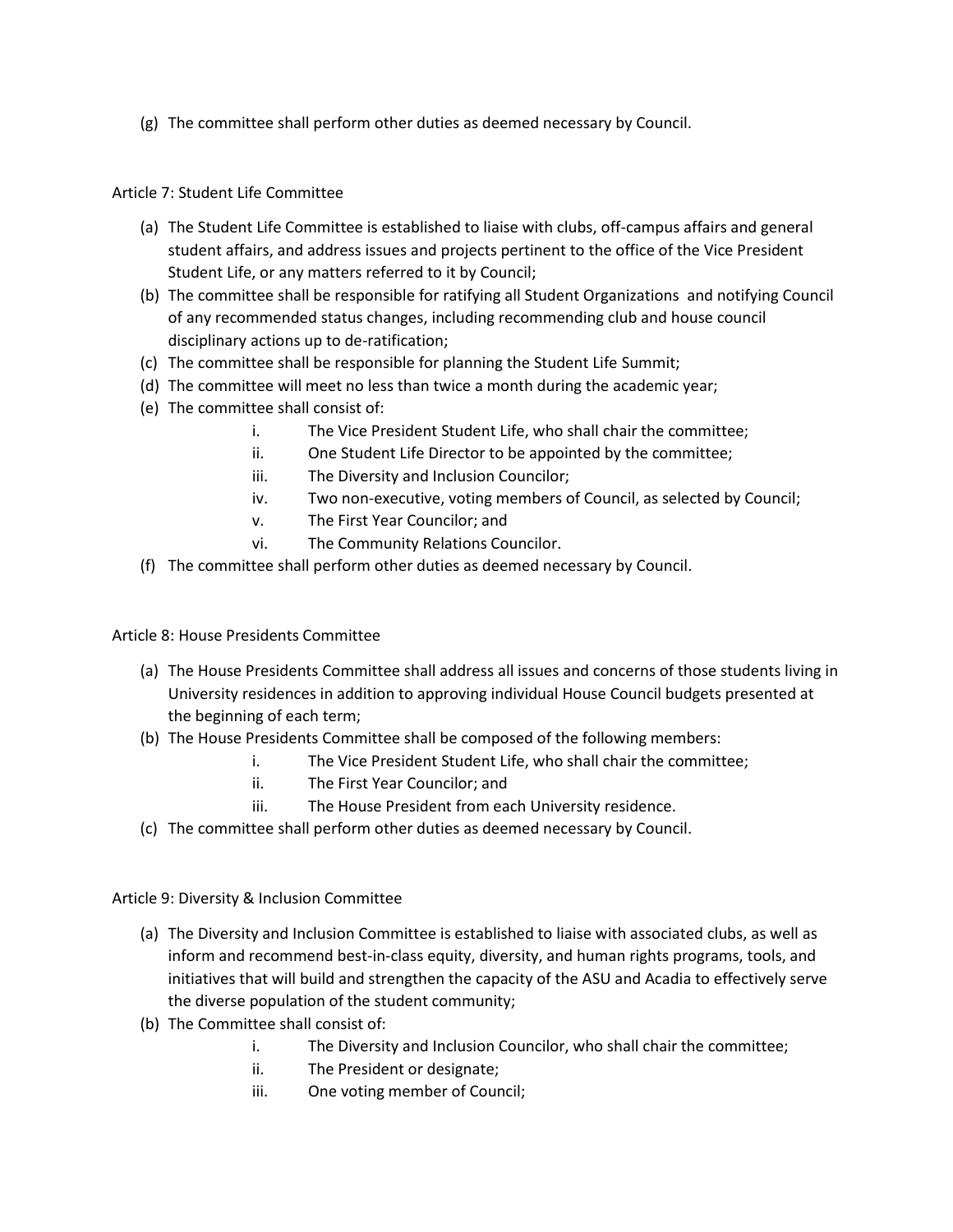- iv. A self-identified student member of the LGBTQ2S+ community;
- v. An international student member;
- vi. A self-identified female student member;
- vii. A self-identified student member of the Black community;
- viii. A self-identified student member of the Indigenous community;
- ix. A self-identified student member with a disability.
- (c) The committee shall perform other duties as deemed necessary by Council.

Article 10: Governance Committee

- (a) The Governance Committee is established to deal with all matters concerning the governance of the Union, the Bylaws, and policies, or any matters referred to it by Council;
- (b) The committee shall be responsible for reviewing the Bylaws, including any additions or amendments prior to appearing in a referendum for ratification, and ensuring that they are consistent with and reflective of the values of the Union;
- (c) The committee shall consist of:
	- i. The Chairperson of Council (non-voting), who shall Chair the committee;
	- ii. The Deputy Chairperson of Council, who shall act as a non-voting Recording Secretary for the committee;
	- iii. The President;
	- iv. Two non-executive, voting members of Council; and
	- v. The General Manager (non-voting).
- (d) The committee shall perform other duties as deemed necessary by Council.

## Article 11: Sustainability Committee

- (a) The Environmental Sustainability Committee is established to nurture an active interest in environmental and sustainability issues and to pursue the creation of a more sustainable campus community;
- (b) The Committee shall consist of:
	- i. The Sustainability Representative, who shall Chair the committee;
	- ii. Two voting members of Council;
	- iii. The Vice President Student Life;
	- iv. Two members at large.
- (c) The committee shall perform other duties as deemed necessary by Council.

## Article 12: Nominating Committee

(a) The Nominating Committee is established to make recommendations to Council with respect to all appointed positions of Council including but not limited to the positions of Diversity and Inclusion Representative, Chairperson of SRC, Deputy Chairperson of SRC, Chief Returning Officer, and Deputy Chief Returning Officer.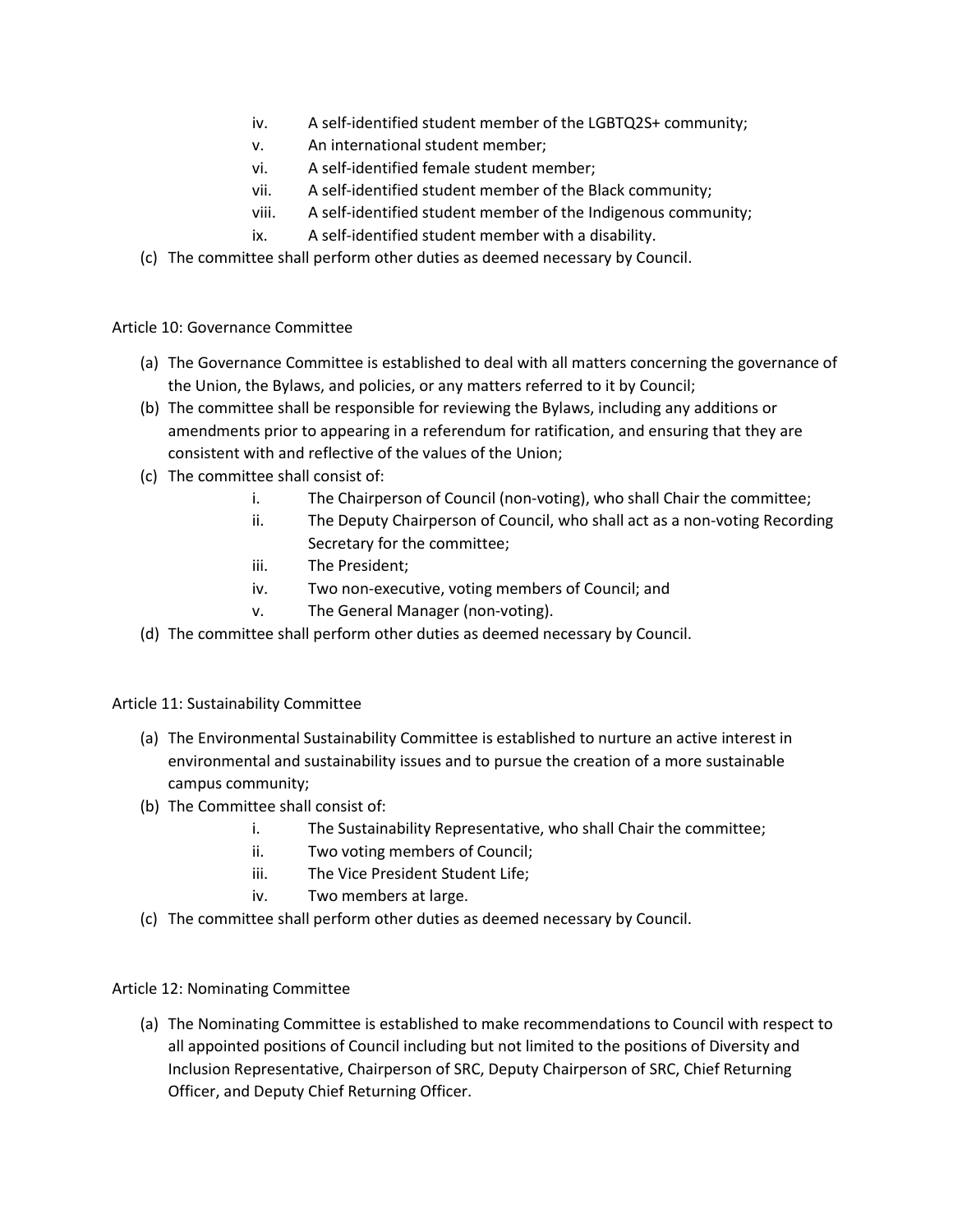- (b) The Nominating Committee shall consist of:
	- i. The Chairperson of Council (non-voting), who shall chair the committee;
	- ii. The President or designate;
	- iii. One member of the Executive;
	- iv. One non-executive Council member; and
	- v. Two ordinary or associate members of the Union representing one or more of the following four designated groups: women, LGBTQ2S+, people with disabilities, indigenous peoples, and visible minorities .
- (c) Any member on the committee shall abstain from discussion and voting if the position they currently hold is being considered for nomination.
- (d) All committee positions shall be filled at the first regular meeting of Council;
- (e) Any conflicts of interest among members of the Nominating Committee shall be made known at the beginning of the Nomination process;
- (f) Any member with a conflict of interest shall temporarily step down for the duration of the nominating of that position;
- (g) The Nominating Committee shall publicly advertise all appointed positions for a minimum of 14 days through Union media, emails, and posters;
- (h) The Nominating Committee shall make a recommendation to Council regarding the appointment of the applicant that receives the majority of the votes of the Committee;
- (i) Council shall consider the recommendation of the Nominating Committee at the earliest opportunity. If Council has not completed the ratification process by April 30, the incoming Executive Board shall be responsible for completing the appointment process;
- (j) All discussions and material referenced by the Committee shall remain strictly confidential and any Committee members found to be in breach of the confidentiality provisions shall be dismissed from the Committee and replaced by a suitable candidate as approved by Council.

Article 13: Ad Hoc Committees of Council

(a) Committees other than the Standing Committees of Council may be constituted by Council or the Executive Board at any time for any purpose, but these Committees must be given explicit terms of reference and membership by Council or Executive Board motion which creates them. They must also be announced and promoted on the ASU website and social media channels.

# **Bylaw #5 General Manager**

- (a) The Students' Union shall employee a General Manager, who shall be the most senior employee of the Student Union.
- (b) The General Manager shall:
	- i. manage the general business affairs of the Student Union as determined from time to time by the Executive Board;
	- ii. assist the Executive Board in the implementation of their directives;
	- iii. advise the Executive Board members in the performance of their duties;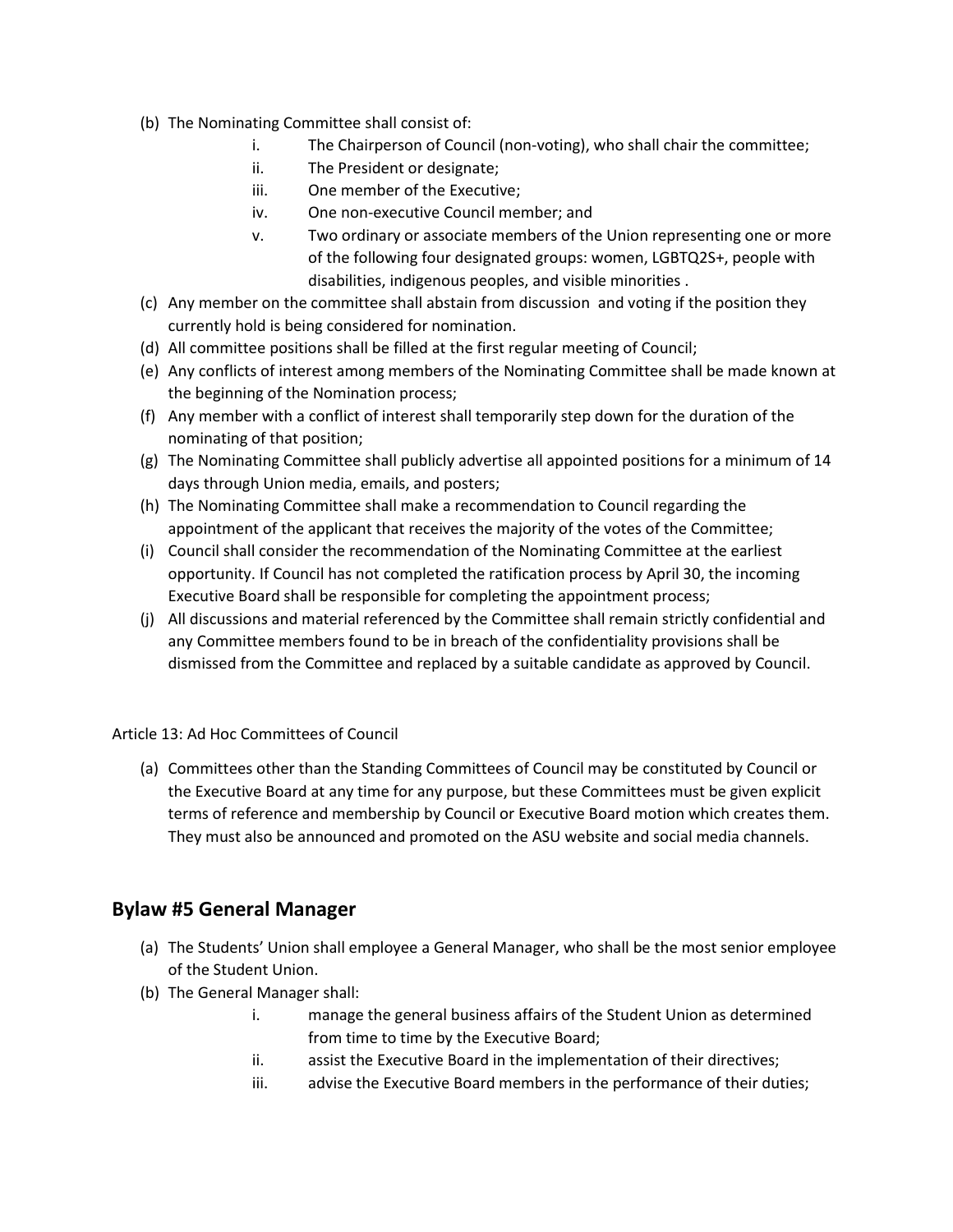- iv. assist in the development, implementation, and maintenance of the bylaws and policies as required;
- v. ensure appropriate long-term planning for the Student Union;
- vi. ensure administrative continuity for the Student Union;
- vii. ensure the long-term financial stability of the Student Union in cooperation with the Vice-President Finance and Operations;
- viii. assist with the preparation and implementation of budgets;
- ix. manage the Union's human resources in cooperation with the President;
- x. implement and maintain workplace occupational health and safety requirements per applicable statutes;
- xi. manage the Student Union's offices and space;
- xii. oversee the management of technology within the Student Union;
- xiii. foster, develop, advance, and maintain the Student Union's business relationships with external organizations;
- xiv. in cooperation with the President and Vice-President Academic & External, oversee the organization of the Student Union's general meetings;
- xv. make emergency decisions, when necessary, to be ratified at the next meeting of the Executive Board;
- xvi. serve as a signing authority for the Union;
- xvii. assist, as required, the auditors in their audit of the Union;
- xviii. in cooperation with the President, liaise with the Union's legal counsel and auditors as required from time to time;
- xix. in cooperation with the President, assist with planning of the strategic direction and development of the Union;
- xx. in cooperation with the President, oversee orientation for new Executive Officers;
- xxi. ensure that appropriate insurance policies are in place, including Directors' and Officers' liability insurance; and
- xxii. have such other powers and duties as may be set out in bylaw or policy or assigned by the Executive Board from time to time.
- (c) The General Manager shall report to the President and may only be dismissed with cause after a special resolution of Council.
- (d) Should the General Manager become aware of any bylaw or policy breaches by the President, they are duty bound to report such breaches to the Chairperson of the SRC after having informed the President and seeing no remedy within a reasonable period of time.

# **Bylaw #6 General Meetings**

- (a) The general meeting of the Union shall be convened and presided over by the Chairperson of the SRC.
- (b) The Executive and the SRC are bound by any and all votes of the general meeting of the Union.
- (c) A quorum for a general meeting of the Union shall be 2% or 100 of the student members of the Union whichever is greater.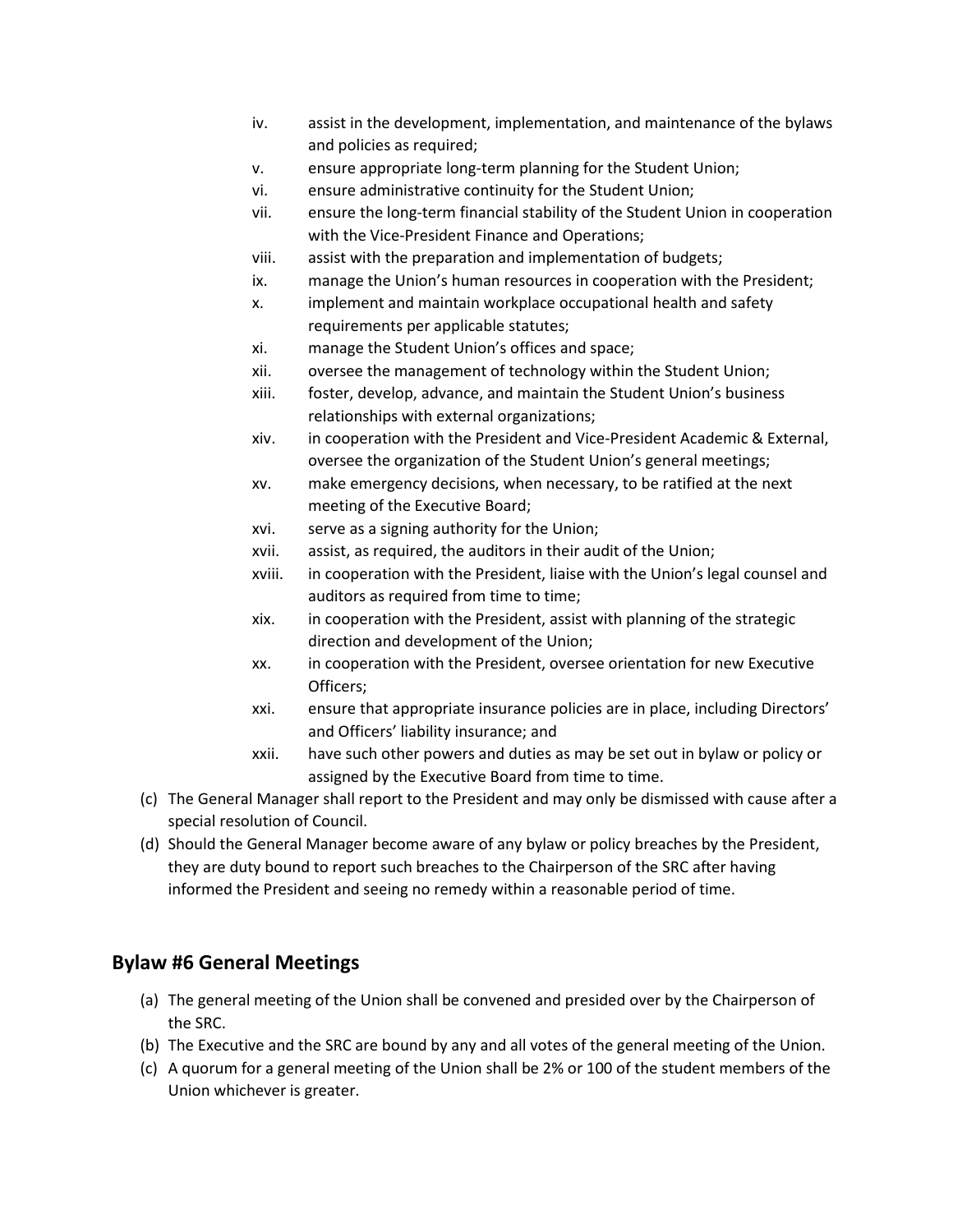- (d) Notice of all motions to be considered by the general meeting of the Union shall be presented to the Chairperson of the SRC at least 20 days before the date of the general meeting, and shall be signed by the mover, seconder, and 10 other student members of the Union before being added to the agenda for approval at SRC, approval not being unreasonably withheld.
- (e) A general meeting of the Union shall have all powers inherent in the Union granted by the Act of Incorporation including the power to revoke any decision of the SRC or the Executive if appearing on the agenda.

### Article 1: Annual General Meeting

- (a) The Union shall schedule an annual general meeting not before September 30 and no later than November 30.
- (b) The agenda shall be approved by the SRC at least 15 days in advance of the general meeting and distributed to the membership through e-mail and on the ASU website no later than 10 days prior to the general meeting.
- (c) Mandatory agenda items shall be:
	- i. A presentation of the financial audit;
	- ii. Executive Board report on the year to date and forthcoming goals;
	- iii. The provision of a question period, the length of which shall be determined by the Chairperson.

## Article 2: Special General Meeting

(a) A special general meeting of the Union may be called by the President as they consider it necessary; or shall be called by the Chairperson of the SRC on receipt of petition signed by the majority of the SRC, or by 10% of the student members of the Union setting forth the reasons for the proposed meeting. At least 10 days notice will be given of such a meeting to the membership with an accompanying agenda, but it shall be held within 15 days of receipt of such a request.

# **Bylaw #7 Bylaws & Policies**

- (a) SRC members are responsible for knowing and abiding by ASU bylaws and policies.
- (b) Any decision or action not in accordance with bylaw or policy is deemed void and unenforceable and may result in that SRC member incurring personal liability for any loss or damage as a result of non-compliance.

### Article 1: Bylaw amendments

(a) Council may amend these bylaws only in the circumstance of bringing the ASU into legal compliance resulting from an action outside of its control.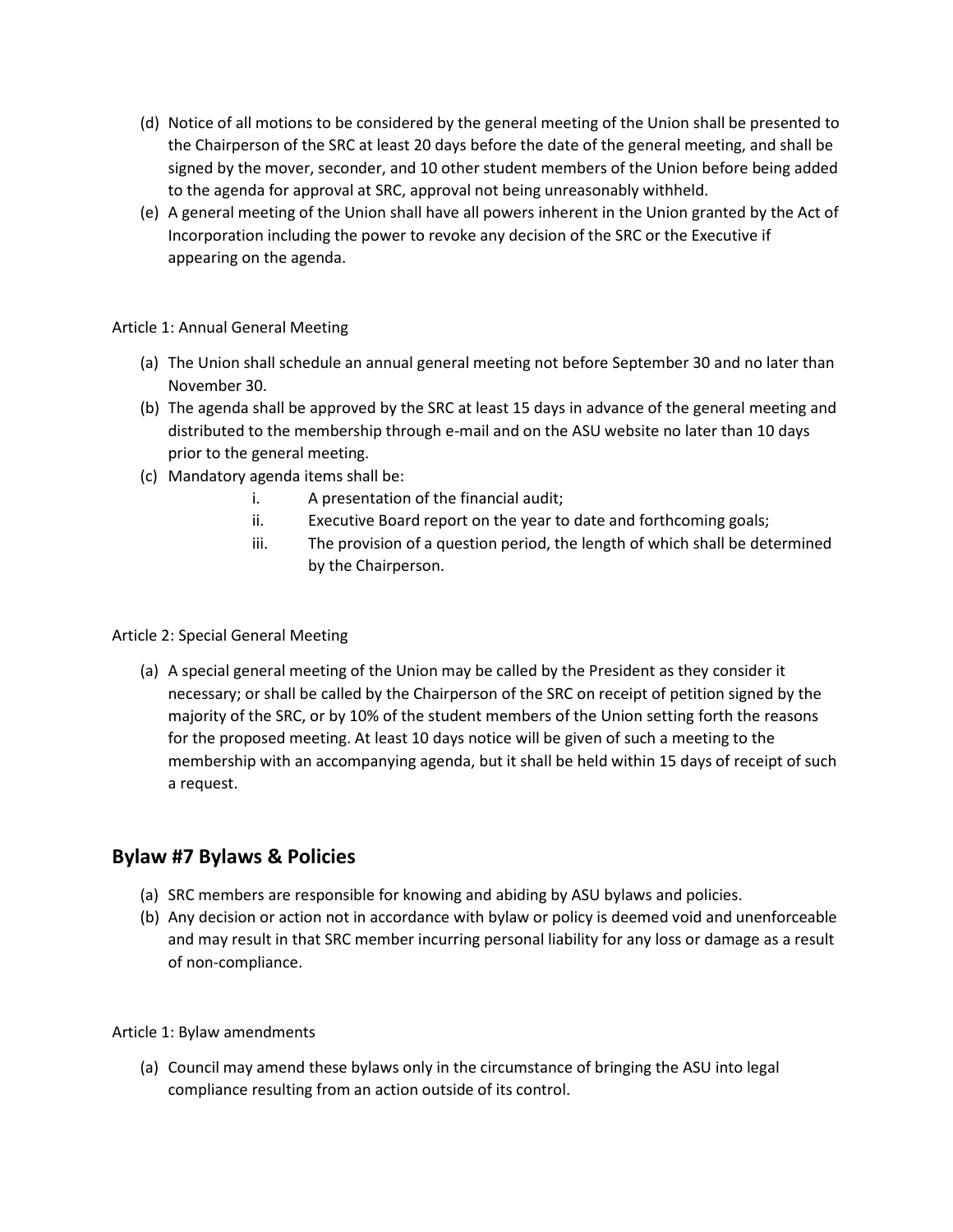- (b) Bylaw amendments shall be voted on by the membership through a referendum during the General Election and in accordance with Election and Referenda Policy and meet the following conditions:
	- i. Notice of the exact terms of the proposed amendment shall be given to the SRC at a regular meeting.
	- ii. The proposed amendment shall be given wide publicity beyond the minutes of the SRC.
	- iii. The SRC, at a regular meeting subsequent to the meeting at which notice was given, must agree to the amendment appearing in a referendum by special resolution.

Article 2: Policy amendments

- (a) Policies may be proposed or amended at Council in accordance with the Policy Development and Amendment Policy.
- (b) Notice of motion must be provided for a proposal or amendment to be considered.

# **Bylaw #8 Elections & Referenda**

Article 1: Principles

- (a) The ASU shall ensure that Union Elections are administered in accordance with the ASU's mission, vision, and values and that Union Elections shall be:
	- i. Fair and equitable for all participants;
	- ii. Administered in a manner that is independent and impartial;
	- iii. Transparent and accountable;
	- iv. Democratic;
	- v. Environmentally and financially sustainable; and
	- vi. Grounded in professionalism and respect for all parties.

Article 2: Statement of Independence

- (a) The ASU and members of the SRC will not endorse or support the views of any candidate in any Union Election and the views of any candidate during the campaign shall not necessarily represent the views of the ASU, or current elected or appointed officials.
- (b) The Chief Returning Officer, Deputy Chief Returning Officer, Poll Supervisors, Poll Clerks, and all other election officials shall not endorse or support any candidate in any Union Election in which they serve in their respective capacity.

Article 3: General Election, By-Election & Elected Positions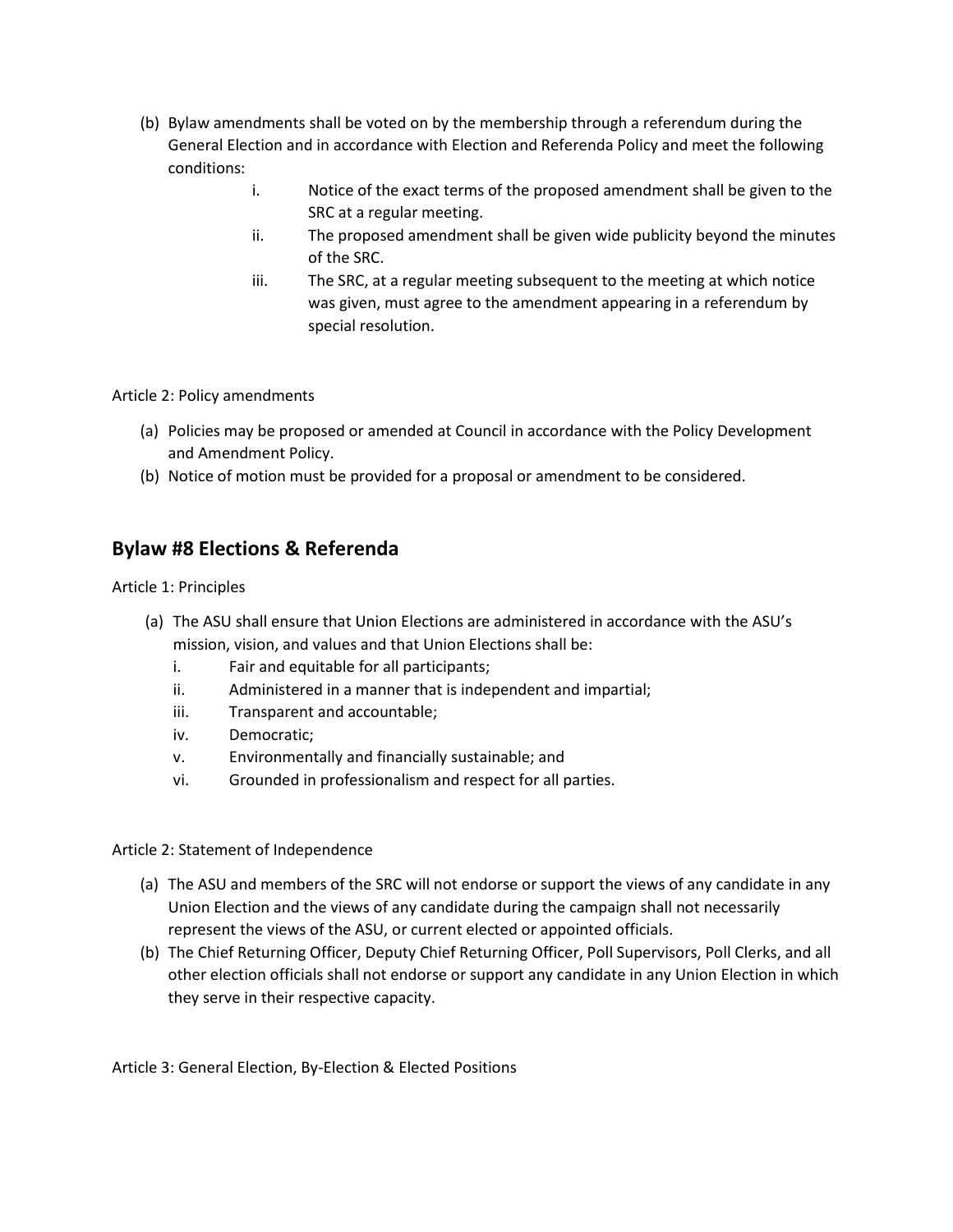- (a) The ASU shall hold a General Election annually for the following elected positions in accordance with Elections and Referenda Policy:
	- i. President;
	- ii. Vice President Academic & External;
	- iii. Vice President Events & Promotions;
	- iv. Vice President Finance & Operations;
	- v. Vice President Student Life;
	- vi. Two Councillors at large;
	- vii. Sustainability Councilor;
	- viii. Community Relations Councilor;
	- ix. Faculty Councilors.
- (b) The ASU shall hold a By-Election annually for the following elected positions and in accordance with Elections and Referenda Policy:
	- i. First Year Councilor;
	- ii. Any vacant Council seats not filled in the General Election;
	- iii. Any vacant Council seats (including Executive members) that become vacant following the General Election and prior to the Close of Nominations for the By- Election.
- (c) If any office of any member of the Executive Board is vacant or vacated (by resignation or impeachment) after the close of nominations for the By-Election, but prior to the last day of classes in the fall semester, a Special Election shall be held within 30 days of the date that the seat was vacated. Any of the 30 days that fall within the Christmas Break shall not be counted as part of the 30 day period within which the Special Election shall be held.

### Article 4: Chief Returning Officer

- (a) Council shall appoint a Chief Returning Officer ("CRO") by no later than September 15 to serve a fixed term continuing until the end of that academic year.
- (b) An active member shall not be eligible to serve as a CRO if they are:
	- i. A current ASU elected or appointed official;
	- ii. A candidate or official agent in a Union Election;
	- iii. Employed by the ASU in any other position.
- (c) The CRO shall not be eligible to be nominated in any Union Election during their term of office and, for greater certainty, the CRO remains ineligible to be nominated in any Union Election during their term of office from September 15 to the end of the academic year even if they resign their position or are removed from office by Council.
- (d) The CRO shall be governed by the Council Code of Conduct as if they were an SRC official.

### Article 5: Deputy Chief Returning Officer

(a) The SRC shall appoint a Deputy Chief Returning Officer no later than August 1 to serve a fixed term commencing on August 1 and continuing until the end of the following academic year.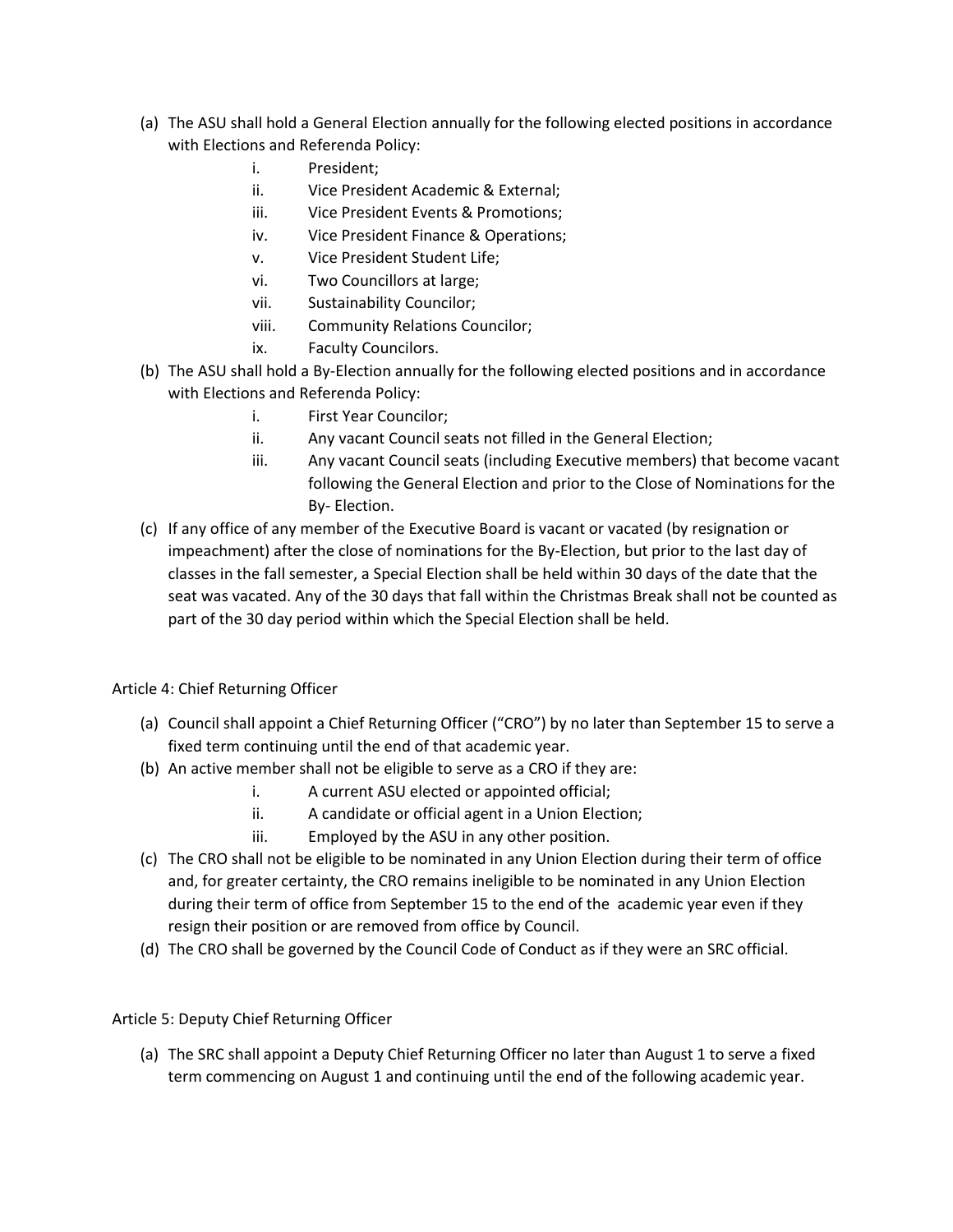- (b) The Deputy CRO shall be an active member of the ASU and shall possess a sessional GPA of at least 2.0 at the time of the appointment.
- (c) An active member shall not be eligible to serve as the Deputy CRO if they are:
	- i. A current ASU elected or appointed official;
	- ii. A candidate or official agent in a Union Election;
	- iii. Employed by the ASU in any other position.
- (d) The Deputy CRO shall not be eligible to be nominated in any Union Election during their term of office and, for greater certainty, the Deputy CRO remains ineligible to be nominated in any Union Election during their term of office from August 1 to the end of the following academic year even if they resign their position or are removed from office by the SRC.
- (e) The Deputy CRO shall be governed by the Council Code of Conduct as if they were a SRC official.

## Article 6: Elections Committee

- (a) The Elections Committee shall be composed of the following members:
	- i. The Chairperson of Council who shall serve as the Chair of the Elections Committee;
	- ii. Two members of the Executive Board of Council as appointed by Council (one of whom shall serve as the Vice-Chair of the Elections Committee);
	- iii. Two non-executive voting members of Council as appointed by Council.
- (b) All members of the Elections Committee shall remain officially neutral during any Union Election, Referendum, or Plebiscite and shall not engage in any campaigning for any candidate during their term as a member of the Elections Committee;
- (c) No member of Council is eligible to sit as a member of the Elections Committee if that member is nominated to run in any Union Election;
- (d) The Elections Committee shall:
	- i. Adjudicate complaints filed against the CRO or DCRO;
	- ii. Adjudicate appeals filed in relation to decisions of the CRO;
	- iii. Provide advice on any issue related to a Union Election including Referendum and Plebiscites, to the CRO as requested by the CRO or as deemed necessary by the Elections Committee;
	- iv. Confirm the form of the nomination paper to be used in a Union Election;
	- v. Confirming that the name of the candidate as it appears on the ballots meets the requirements and that the list of names of candidates on the ballots meets the requirements; and discipline any candidate or election official who contravenes the provisions of bylaw or policy;
	- vi. At the request of the CRO and upon hearing all of the relevant information and upon being satisfied that the Union Election was not conducted in accordance with the Principles outlined in Article 1, the Elections Committee may recommend to Council that a Union Election or Referendum, in whole or in part, be overturned, in which case Council shall make a determination on the issue within seven days of receiving the recommendation of the Elections Committee.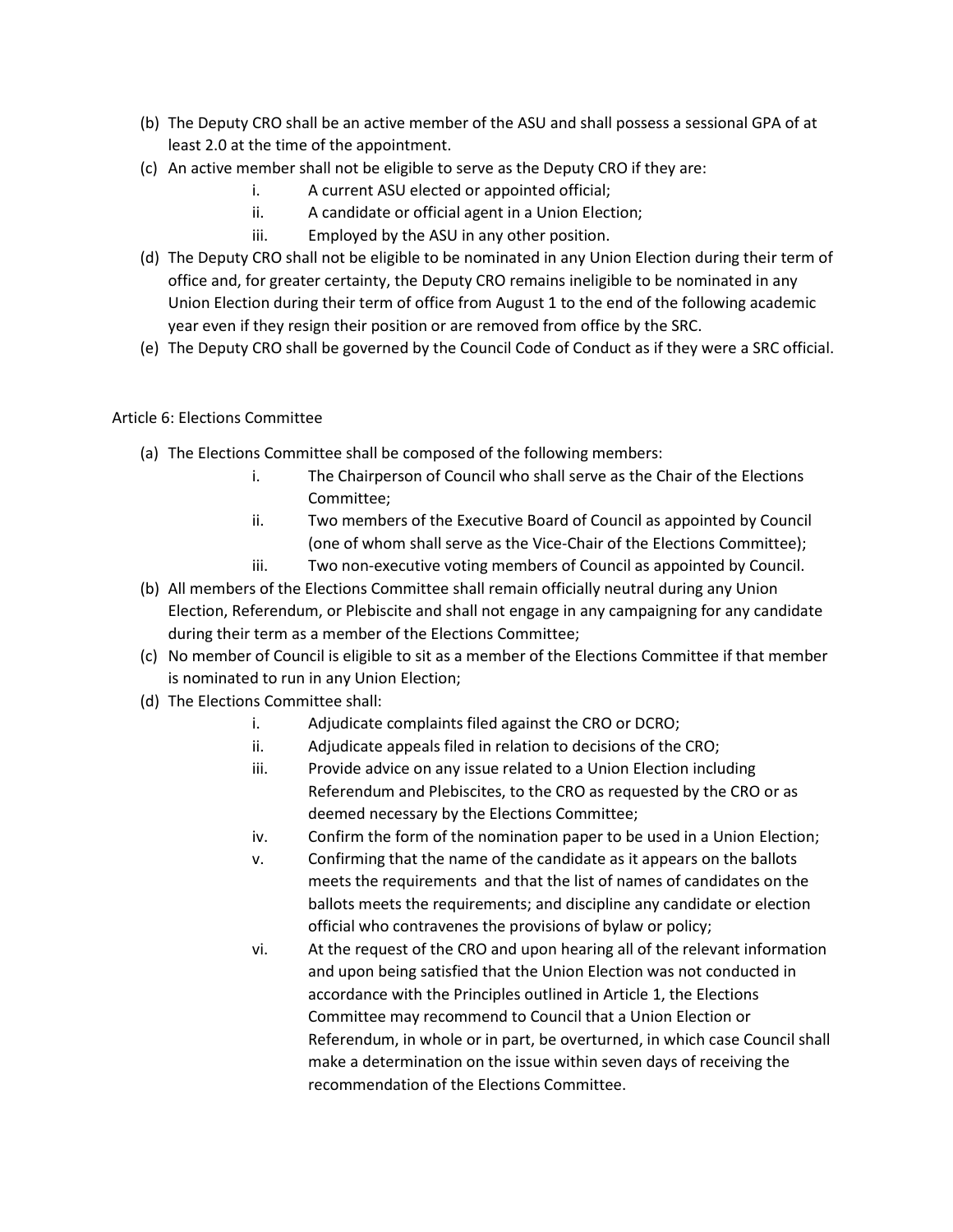- (e) The Elections Committee shall hold as many meetings in each year as it considers necessary to deal with election issues.
- (f) Quorum shall be a majority of the members of the Election Committee.
- (g) Meetings of the Election Committee may be called by the Chair of the Elections Committee, or President , or at the request of the CRO,.

Article 7: Election Officials

- (a) The following persons are Election Officials:
	- i. The Chief Returning Officer;
	- ii. The Deputy Chief Returning Officer;
	- iii. The Poll Clerks.
- (b) Election Officials will:
	- i. Carry out their duties in an impartial and objective manner;
	- ii. Not support or endorse any candidate in any manner;
	- iii. Not sign the nomination form for any candidate;
	- iv. Not be eligible for nomination for any position in an election for which they are an official;
	- v. Not submit nomination papers for an elected position in an election for which they are an official.
- (c) Members of Council are eligible to serve as Poll Clerks at the discretion of the Chief Returning Officer.

### Article 8: Voting

- (a) Only members of the Union may vote in a Union Election, Referendum, or Plebiscite.
- (b) In the case of a tie vote for an elected position, the CRO will determine the winner by way of a coin toss. The Elections Committee shall set the time and place of the coin toss.
- (c) There is no Proxy voting permitted in any Union Election.

### Article 9: Overturning Election Results

- (a) Council may, on the recommendation of the Elections Committee, and after hearing all of the evidence and upon being satisfied that the Union Election was not conducted in accordance with the Principles contained in Article 1, declare that the results of the Union Election are overturned and further declare that the Union Election results are null and void, in which case Council shall set the date of the new Union Election.
- (b) The new Union Election shall be held within 30 days of the decision of Council to declare that the results of the Union Election are overturned.

Article 10: Referendum & Plebiscites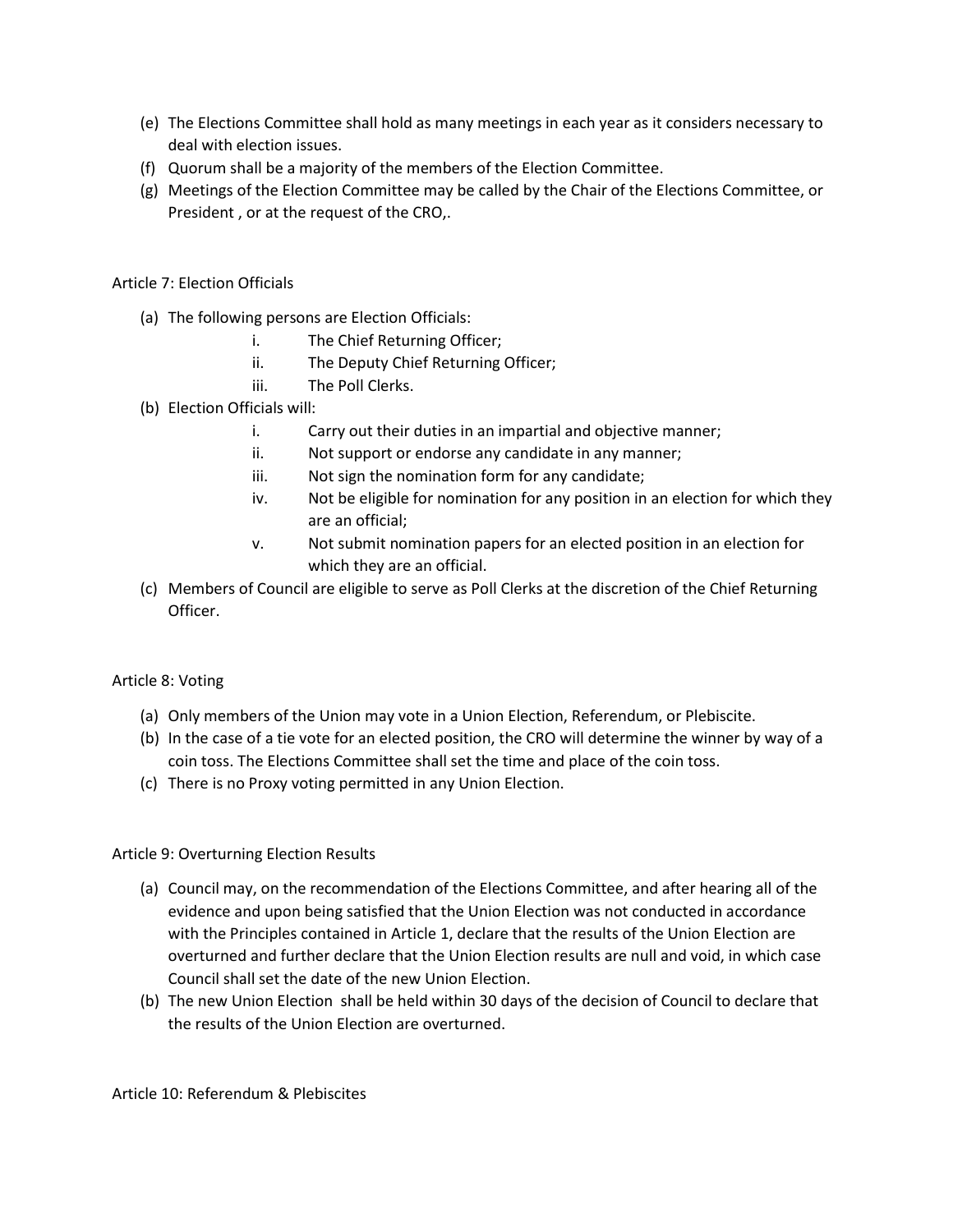- (a) A Referendum or Plebiscite (as the case may be) may be initiated by Council on any issue through a special resolution of Council.
- (b) The wording on the ballot shall be approved by Council
- (c) A Referendum shall be held prior to the ASU implementing a new student fee or amending these bylaws.
- (d) A fee designated as a Student Association fee must be renewed every five years by referendum.
- (e) All Referenda and Plebiscites shall require a quorum of 15 percent of eligible voters in order to be considered valid.
- (f) All Referenda and Plebiscites shall be posed in such a way that only "YES", "NO", or "UNDECIDED" responses are available on the ballot.
- (g) "UNDECIDED" votes shall not be counted toward the 15% quorum.
- (h) The ballot shall be ordered as follows:
	- i. "YES";
	- ii. "NO";
	- iii. "UNDECIDED".
- (i) A spoiled ballot shall not be counted as an eligible vote.
- (j) Only members of the Union are eligible to vote in any Referendum or Plebiscite.
- (k) Each voter shall be allowed to vote for one option.
- (l) There is no Proxy voting permitted in any Referendum or Plebiscite.
- (m) The provisions for overturning an Election Result as provided in Article 9 shall apply in the case of Referendum or Plebiscites with such necessary modifications as the Elections Committee deems appropriate.

### Article 11: Amendments

(a) No amendments to the Elections and Referenda Policy will be made by Council during the nomination period, campaign period, or voting period of any Union Election, Referendum, or Plebiscite.

# **Bylaw 9 External Student Organizations**

- (a) The Union may become a member of an external student organization that requires the Union or its members to pay a membership fee to that organization, but only if the Union and the organization enter into a binding, written agreement that guarantees the following:
	- i. The Union's membership in the organization does not preclude the Union's membership in any one or more other organizations;
	- ii. Any organization which the Students' Union is a member of must be open and transparent in its decision-making processes;
	- iii. The external organization must be financially open and transparent. The Students' Union must be able to hold the organization accountable for all of its expenditures in order to allow the Students' Union to be fully accountable to its members for any funds paid to the external organization;